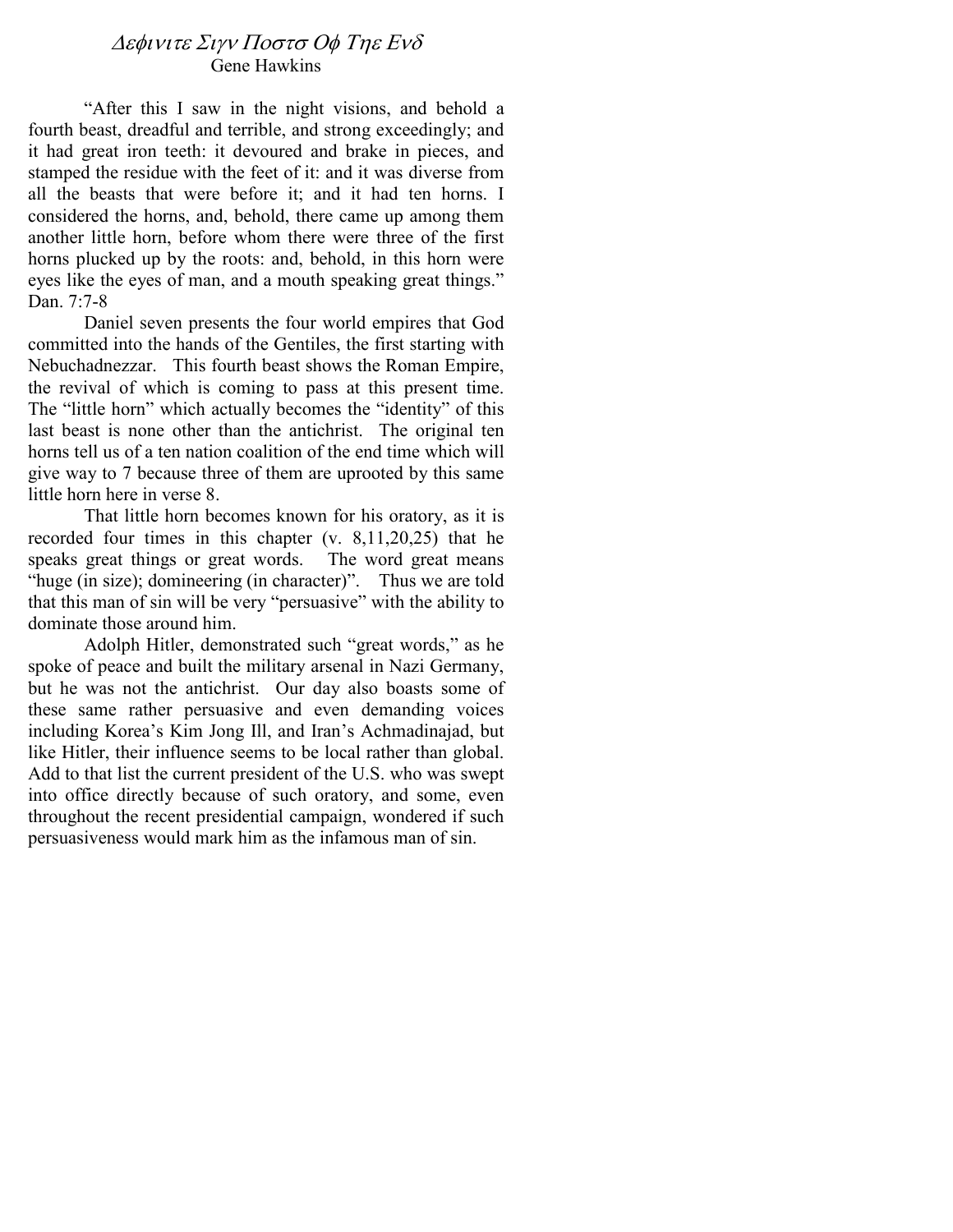Jesus warned that the end times would be filled with an atmosphere of deception. "And Jesus answered and said unto them, Take heed that no man deceive you. For many shall come in my name, saying, I am Christ; and shall deceive many. And ye shall hear of wars and rumours of wars: see that ye be not troubled: for all these things must come to pass, but the end is not yet. And many false prophets shall rise, and shall deceive many." Matt 24:4-6,11. Paul also reinforces this end time deception. "But evil men and seducers shall wax worse and worse, deceiving, and being deceived." II Tim. 3:13 Jesus emphatically states that "all these things," including this time of deception, must come to pass, and such deception is manifest throughout both the political and religious worlds, as Satan tries desperately to take our eyes off of Truth. It is sad today that so many, even among Christians, seem more interested in the antichrist than they are in the True Christ. A recent video on U-Tube begins with this question: "Did Jesus give us the name of the antichrist in Luke 10:18? Here Jesus "….said unto them, I beheld Satan as lightning fall from heaven." The producer of this video goes into great detail explaining that, in the "Aramaic" language which Jesus would have spoken, "lightening" would be pronounced "Bawrak" or "Bawrawk." "Heaven," translated from the Hebrew, means heights and is pronounced "Bam-maw." He then points to Isaiah 14:12-14 where the fall of Lucifer is recorded and the same Aramaic term for heaven along with "heights" is used. "How art thou fallen from heaven, (bamah, bam-maw)…… For thou hast said in thine heart, I will ascend into heaven, I will exalt my throne above the stars of God:….: I will ascend above the heights of the clouds; I will be like the most High." According to the video Jesus, using these Aramaic words, would have said "I saw Barak Obama....". To his credit, this man issues a "disclaimer" that "this video is in no wise trying to say that 'BHO' is the antichrist." He says simply "I report, you decide." Such correlation of words is most intriguing to the natural mind and we are assured that some have seen no reason to consider the disclaimer. Some of the responses we observed exhibited anger, calling such reports ridiculous. Others thought such a thing was plausible while others were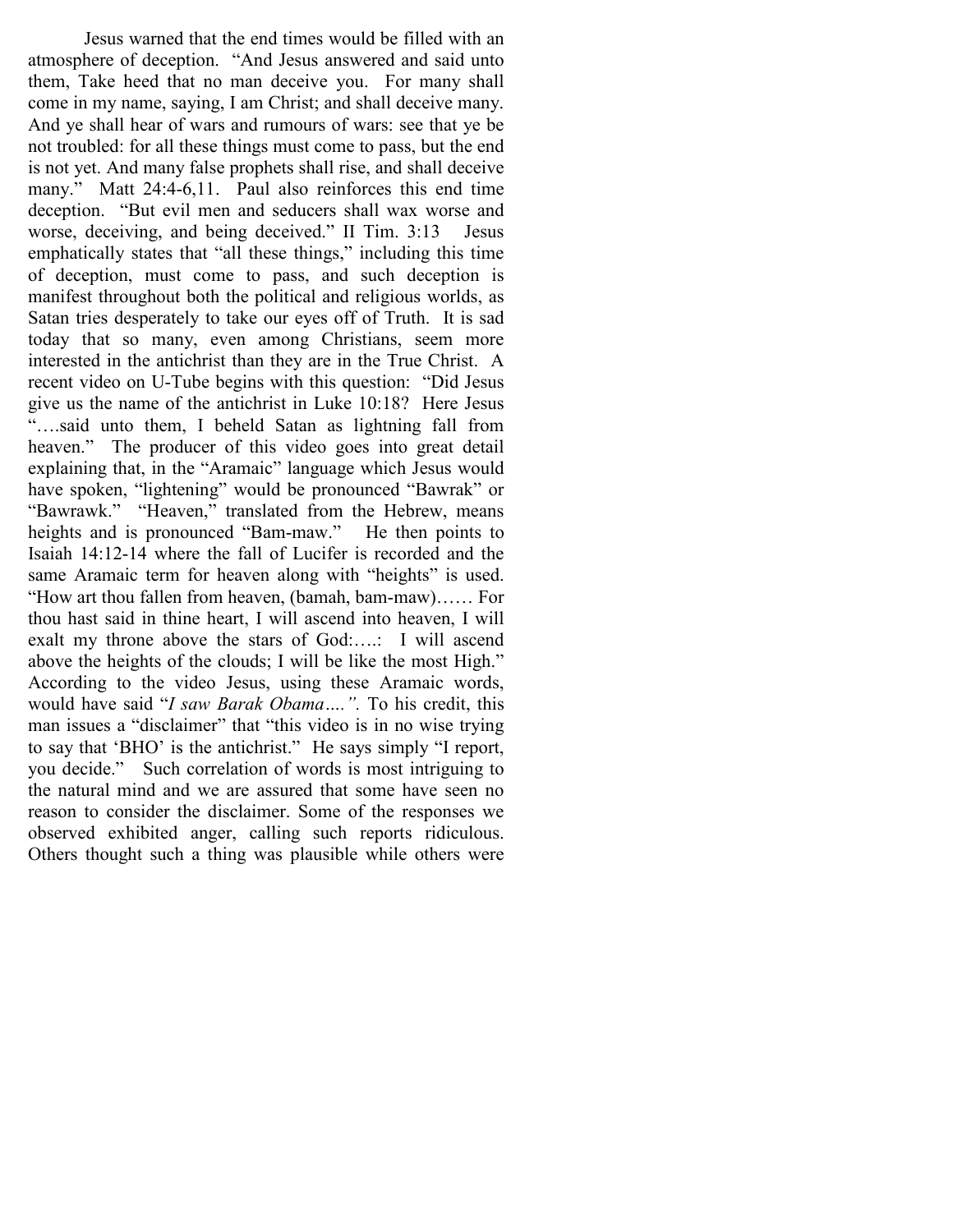positive it was the sure thing. We heard other "word" studies suggesting these same possibilities, during the recent presidential campaign, in regard to Mr. Obama. However the context of both the texts in this video are greatly violated. First, Jesus spoke of Satan himself, not the man of sin he will empower 250 days before the middle of the week when the latter sets up his image in the temple. Secondly, Isaiah records an event that happened even before God created the heavens and the earth in Gen. 1:2. We know that, because Satan had already fallen by the time he appeared to Eve in the Garden of Eden. Third, Jesus' prophecy of Satan is yet future. John saw this same "….star fall from heaven unto the earth: and to him was given the key of the bottomless pit" in Rev. 9:1. However a study of the time line, recorded in Daniel and Revelation, reveals that it will not happen until 250 days before the middle of the week when Satan will loose the antichrist from the bottomless pit to officially begin his 42 month reign of terror. According to Daniel 7:25 "... he shall speak great words against the most High, and shall wear out the saints of the most High, and think to change times and laws: and they shall be given into his hand until a time and times and the dividing of time. (42 months or 3 1/2 years)

Even though the antichrist has not been revealed at this present time, the **spirit of antichrist** is most assuredly permeating and polluting this country and the world. "And every spirit that confesseth not that Jesus Christ is come in the flesh is not of God: and this is that spirit of antichrist, (lit. an opponent of the Messiah) whereof ye have heard that it should come; and even now already is it in the world." I John 4:3. John also connects the antichrist with the last days in I John 2:18. "Little children, it is the last time: and as ye have heard that antichrist shall come, even now are there many antichrists; whereby we know that it is the last time." With words such as these, we are sure that Jesus announcement of those claiming to be Christ in Matt. 24, are not limited to one man, blatantly claiming to be the Son of God. It rather refers to the spirit of antichrist whereby men would deny or be an opponent to Jesus in taking a place that only He can fill, as they go about assuming His Headship. This spirit of antichrist will usher in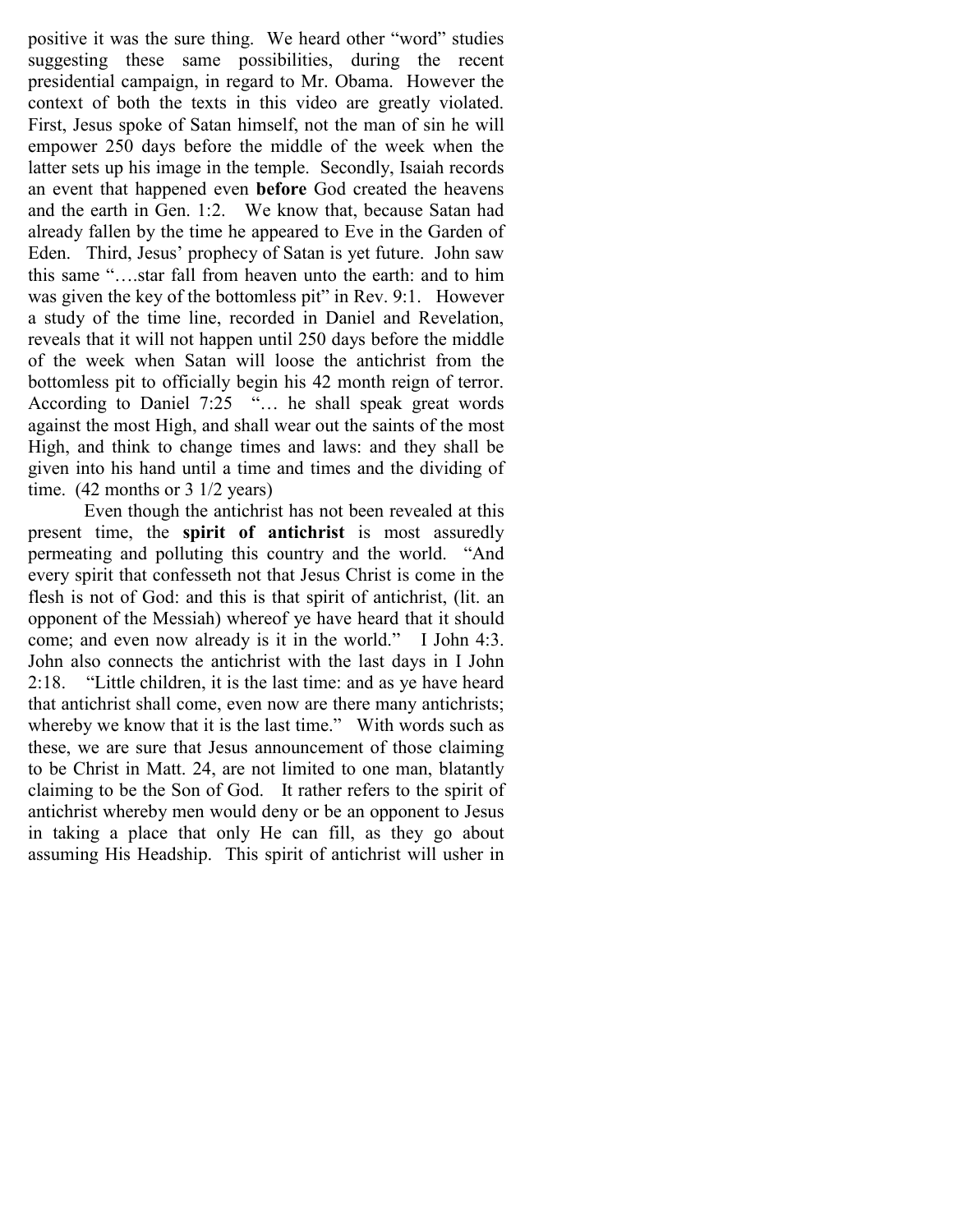the man of sin whose desire it is to, reign as Christ. The socialistic policies of the current U.S. administration, as well as other governments around the world, are quickly bringing all nations to the brink of one world government, which will ultimately be ruled by the antichrist. The recently passed stimulus package has quite clearly proven God's absolute; that "the borrower is servant to the lender", (Prov. 22:7) and many banking institutions and car manufacturers have indeed come under government control. Many Americans are greatly fearful that the current healthcare reform bill is going to produce the same government dominance, and that they are going to experience the same constraints of government manifest in countries such as Canada and England which have already adopted such a plan. A number of politicians are also fearful that the direction being taken by those currently in power will bring about one world currency, the ultimate of which will produce the condition that none may buy or sell without the approval of the antichrist, and they have vowed to fight it to the bitter end. Those fears would undoubtedly be fueled by the headline in the U.K. Telegraph announcing: "The U.N. wants new global currency to replace dollar." The article goes on to report that this U.N. proposal presents "the biggest overhaul of the world's monetary system since the Second World," and it is because of the declining value of the dollar around the world. Despite all the efforts of men, we know that when it is time for the man of sin to reign, prayer, elections, politicians, demonstrations, or even open rebellion will not stop him.

Recent polls show that President Obama's "oratorical persuasion" in this country is waning as more opposition to his socialistic policies develops. It also seems that he does not have the international clout that the antichrist is going to wield. Other polls in Israel show that fifty-one percent felt Obama's policies are more pro-Palestinian, compared to 50 percent in a June poll. A similar poll conducted by the newspaper in May, indicated 31 percent believed Obama to be pro-Israeli and only 14 percent pro-Palestinian. In addition, Iran and Korea seem to completely ignore any U.S. suggestion of reducing their nuclear capabilities, and recent reports declare that Poland has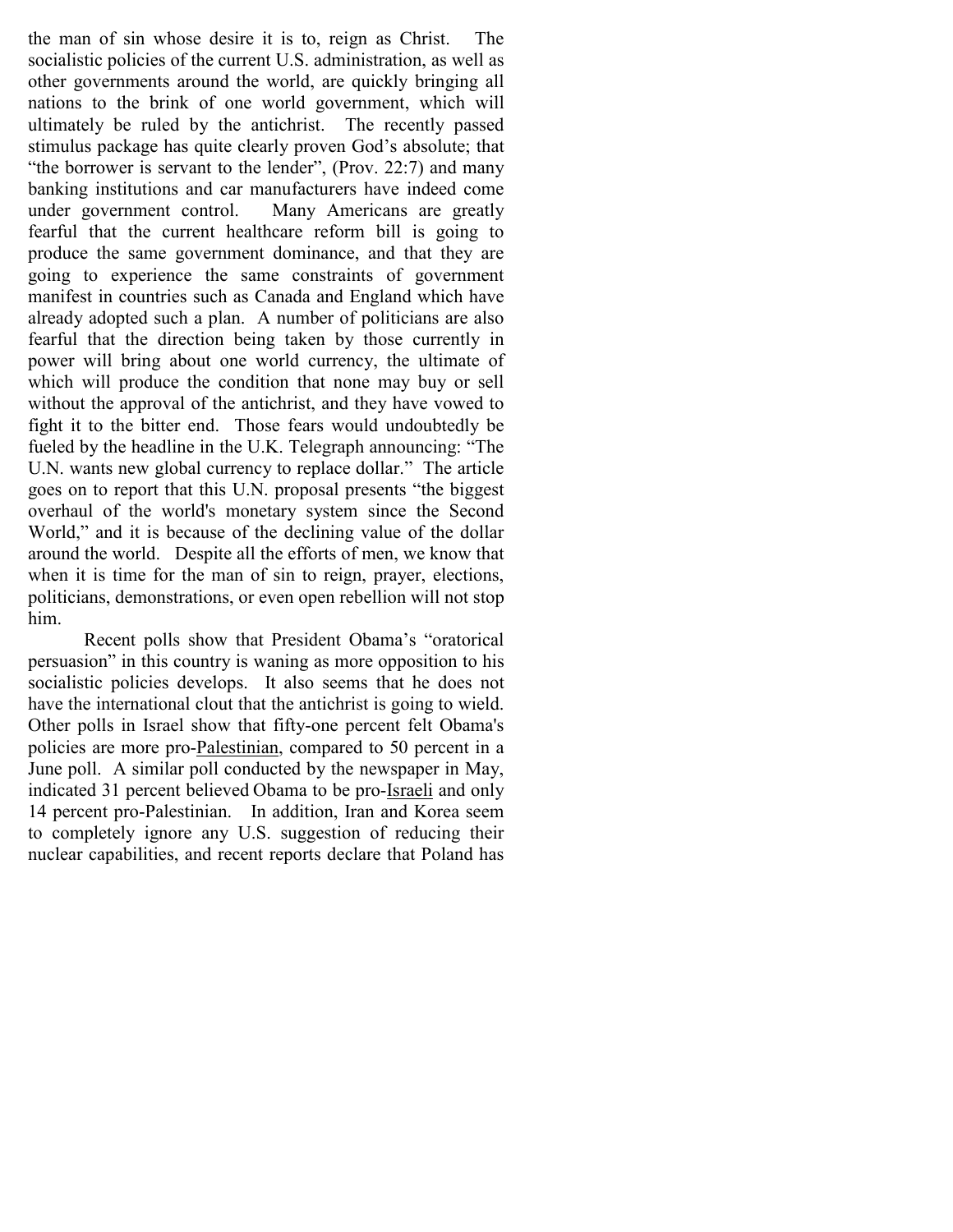apparently has no confidence in the President, accusing the U.S. of betrayal because the administration plans to "scrap" the missile defense system scheduled for installation there. The debate rages on as to whether or not Mr. Obama did this to placate the Russians, and some members of congress have declared that they will oppose the plan because of the threats to our own national security.

Thus we must conclude that no, he is not the antichrist. We are however, assured that he, along with other government leaders at this time are speeding toward the one world control of antichrist prophesied by scripture.

As intimated earlier, this spirit of antichrist is by no means limited to the realm of politics, and it has been present since the early days of the Church Age. There are many ramifications, both political and religious, but the spirit of antichrist can be summed up in one word: "control!" and the deception of which Jesus spoke, is Satan's primary tool in gaining it. Scripture plainly tells us that Eve was deceived, as Satan persuaded her to partake of the forbidden fruit, thus gaining power over her and laying the foundation for himself to become the "god of this world." The very purpose of deception is to dominate others, and Jesus' warning becomes increasingly relevant day by day, as men try to assume a role that belongs only to Him. He commended the Church at Ephesus because "…that thou hatest the deeds of the Nicolaitans." He then denounced the Church at Pergamos because the deeds of the Nicolaitans had given way to full fledged doctrine as they "….hold the doctrine of the Nicolaitans, which thing I hate." Rev. 2:6,15 The word Nicolaitan means "victory over the people" and in the Church it bespeaks the practice today of the hierarchy or "clergy" exercising power over the people or "laity." Paul warns of this subtle practice in II Cor. 11:3,4. "But I fear, lest by any means, as the serpent beguiled Eve through his subtilty, so your minds should be corrupted from the simplicity that is in Christ. For if he that cometh preacheth another Jesus, whom we have not preached, or if ye receive another spirit, which ye have not received, or another gospel, which ye have not accepted, ye might well bear with him (me)." Preaching another Jesus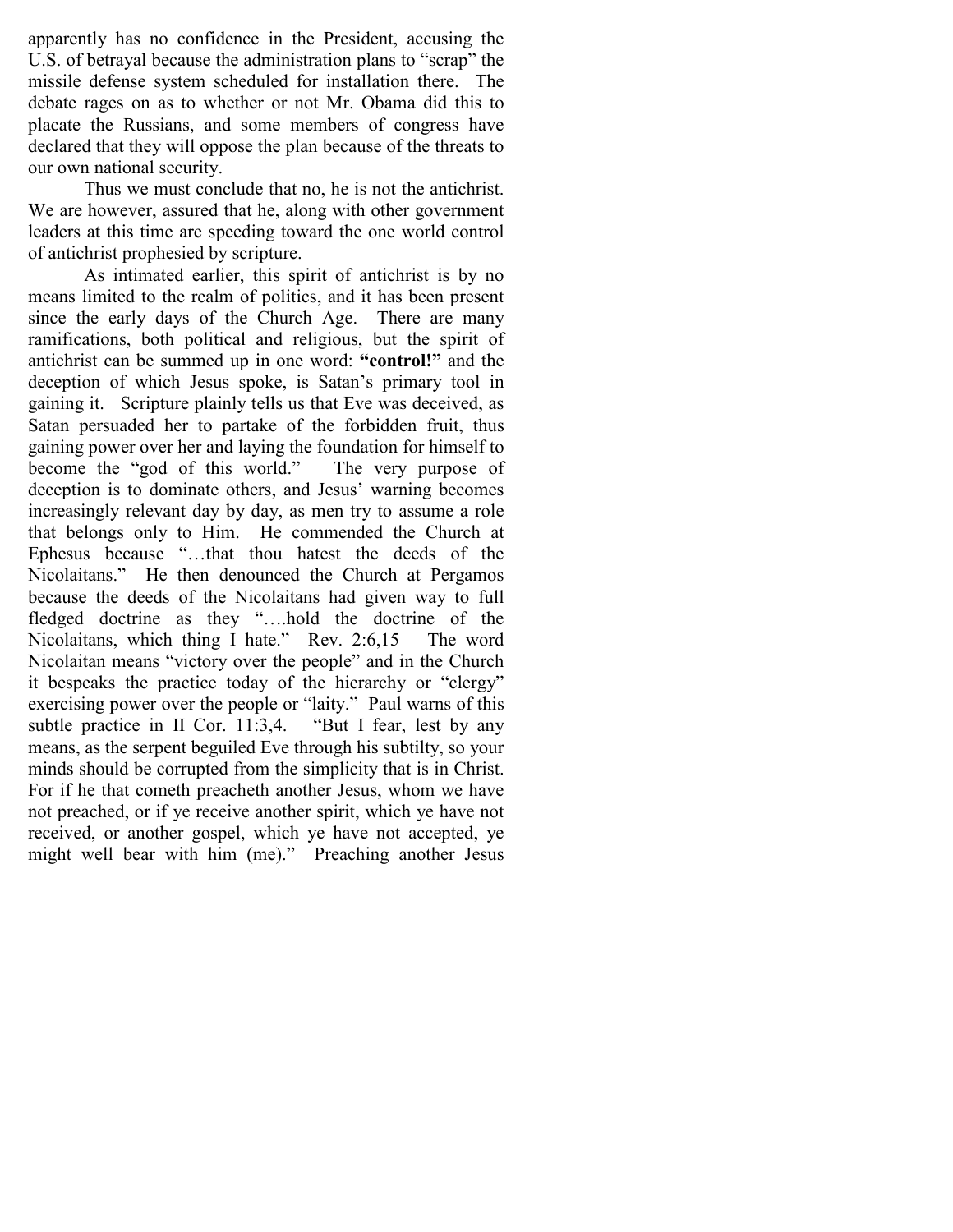means declaring a vision of Christ that is not according to the gracious spirit presented in scripture. It also indicates one who would try to gain the control that only Jesus should command. The modern charismatic practice of "personal prophecy" is simply one means used in an attempt to exercise control over other people, and such control has evoked accusations, even from the world, that some in our area are indeed a cult. In addition some Church leaders have also told their hearers: "If you resist me, you are resisting God," with the implication that "there will be severe consequences if you even think about not adhering to my words." The fact of the matter is that the only responsibility a minister of the gospel has is to preach The Word, the same Word that will not return void. We are never taught in scripture that the messenger is responsible for the results. Paul said "I have planted, Apollos watered, but God giveth the increase." I Cor. 3:7.

So-called "Christian Rock" or "Contemporary Music" is another tool of deception, as its hypnotic effect is used to gain control in the Church, where it is primarily used to target young people. One youth leader remarked several years ago that we know what music will "stir them up" (even into an emotional frenzy) and we know that which will "bring them down." God ordained His Word to exercise that authority, but music has, for the most part, replaced the deep preaching of God's Word in The Church. Many are using such soulish music to stir people up to worship, and one pastor, who is experiencing phenomenal growth in numbers, land, and influence, has made the statement that "one purpose of worship is to hasten the Second Coming." Once again such a statement is presumptuous, trying to assume a control that belongs only to God. Jesus said emphatically, "But of that day (coming of the Son of Man) and hour knoweth no man, no, not the angels of heaven, but my Father only." Matt. 24:36 If the day and hour has already been decided by God, who is man to think he can "hasten" that return?

What are we to do in the face of such an atmosphere, both politically and religiously? One answer is found in Ephesians 6:10-12. "Finally, my brethren, be strong in the Lord, and in the power of his might. Put on the whole armour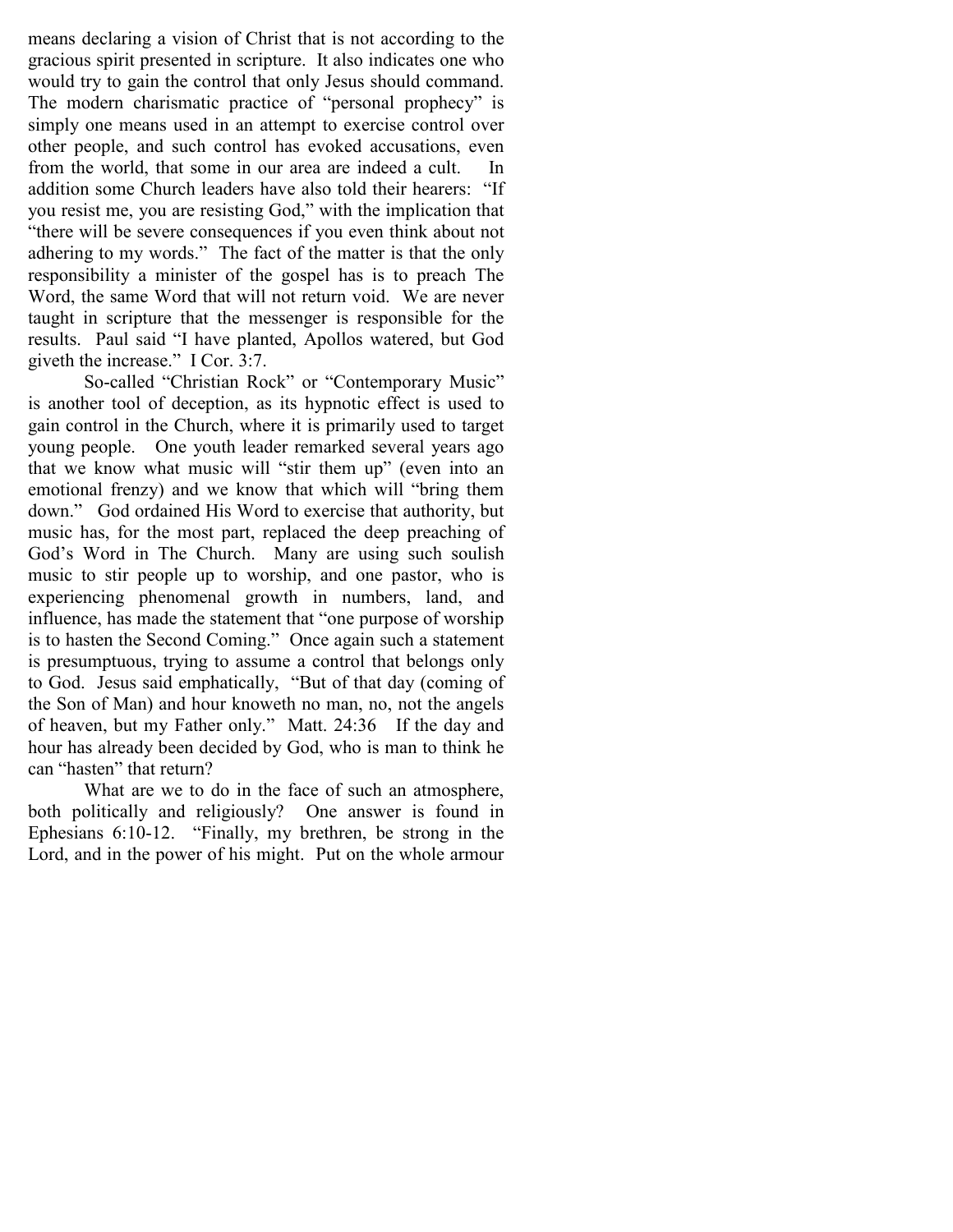of God, that ye may be able to stand against the wiles of the devil. For we wrestle not against flesh and blood, but against principalities, against powers, against the rulers of the darkness of this world, against spiritual wickedness in high places." "Finally (that which remains) be strong in the Lord…." is an exhortation to surrender to the overall Headship of Christ, rather than submit to the wisdom and power of men. We can stand against the deceptive wiles of the devil only by taking the whole armor of God and a careful study of these nine pieces indicate that every one of them are connected either directly or indirectly to the Word of God. As noted, The Church as a whole has failed miserably in giving It the priority God ordained and spiritual weakness has ensued, making her vulnerable to principalities and rulers of darkness. We have seen in previous messages that The Church will not "save" the world and prevent the coming judgment announced in Matt. 24. However, we most assuredly can make sure that our own lives are enlightened and that as an individual, we are ready to depart out of this world when the first trumpet sounds. Rather than following men's ways of desperately "trying to fix it," let us rather follow Jesus instruction. "And when these things begin to come to pass, then look up, and lift up your heads; for your redemption draweth nigh." Luke 21:28

#### HIS LAMP AM I

His lamp am I, To shine where He shall say; And lamps are not for sunny rooms, Nor for the light of day; But for the dark places of the earth, Where shame and wrong and crime have birth, Or for the murky twilight gray Where wandering sheep have gone astray, Or where the lamp of faith grows dim And souls are groping after Him. And as sometimes a flame we find, Clear-shining through the night So dark we cannot see the lamp -- But only see the light -- So may I shine, His love the flame, That men may glorify His name.

-- Annie Johnson Flint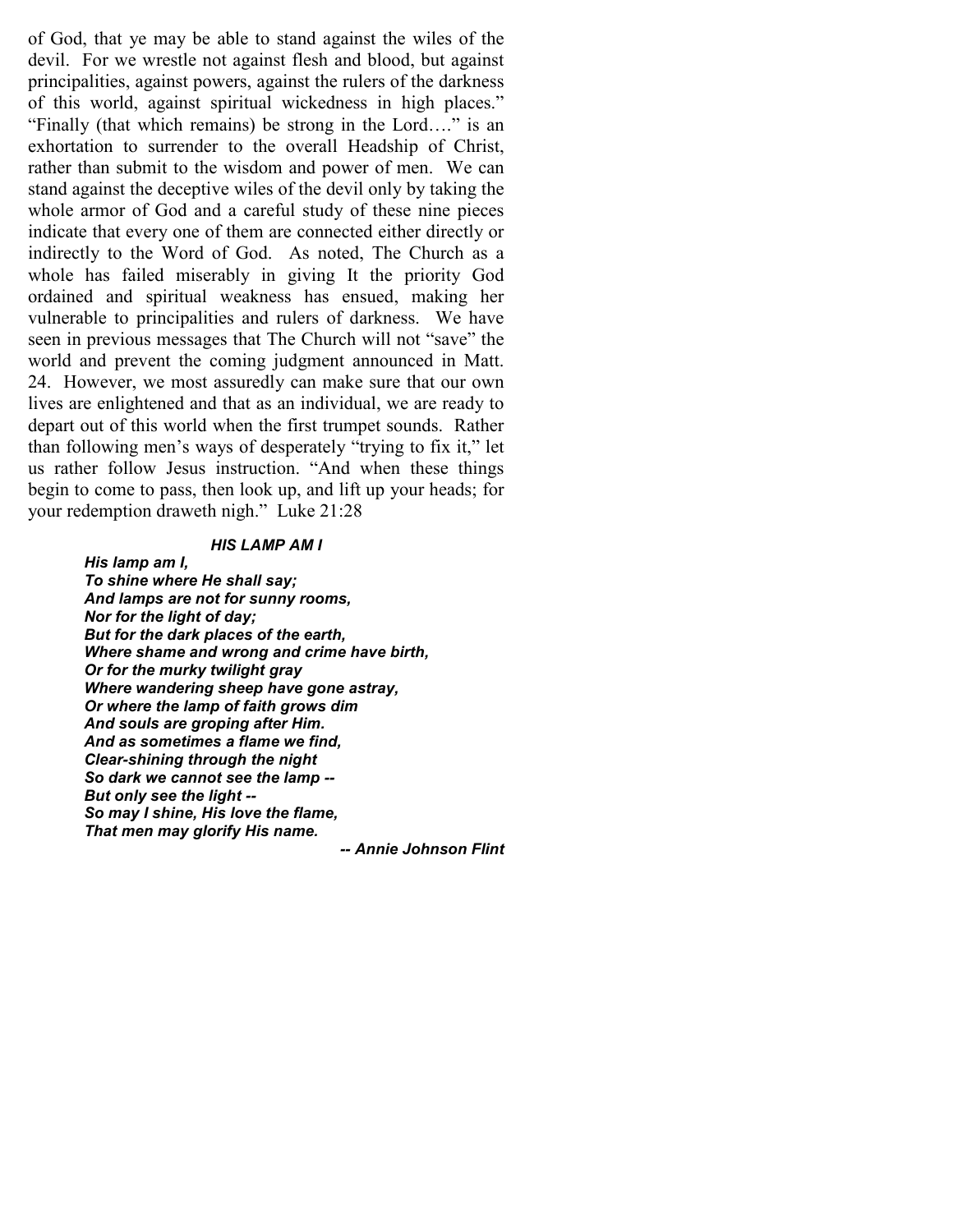## The Church Walking with the World

The Church and the World walked far apart, on the changing shores of time. The World was singing a giddy song, and the Church a hymn sublime. "Come, give me your hand," said the merry World, "And walk with me this

way!" But the good Church hid her snowy hands, and solemnly answered, "Nay," I will not give you my hand at all, and I will not walk with you; Your way is the way that leads to death; your words are all untrue."

"Nay, walk with me but a little space," Said the World with a kindly air; The road I walk is a pleasant road, and the sunshine's always there; Your path is thorny and rough and rude, But mine is broad and plain; My way is paved with flowers and dews, and yours with tears and pain. The sky to me is always blue, no want, no toil I know; The sky above you is always dark, your lot is a lot of woe.

Half shyly the Church approached the World, and gave him her hand of snow;

And the old World grasped it and walked along, saying in accents low, "Your dress is too simple to please my taste; I will give you pearls to wear, Rich velvets and silks for your graceful form, and diamonds to deck your hair."

The Church looked down at her plain white robes, and then at the dazzling World,

And blushed as she saw his handsome lip, with a smile contemptuous curled.

"I will change my dress for a costlier one," Said the Church, with a smile of grace;

Then her pure white garments drifted away, and the World gave in their place,

Beautiful satins and shining silks, roses and gems and costly pearls; While over her forehead her bright hair fell, crisped with, a thousand curls.

"Your house is too plain," said the proud old World, "I'll build you one like mine,

With walls of marble and towers of gold, and furniture ever so fine." So he built her a costly and beautiful house; most splendid it was to behold. Her sons and her beautiful daughters dwelt there, gleaming in purple and gold.

Rich fairs and shows in the halls were held, and the World and his children were there.

Laughter and music and feasts were heard, in the place that was meant for prayer.

There were cushioned seats for the rich and the gay, to sit in their pomp and pride,

But the poor who were clad in shabby array, sat meekly down outside.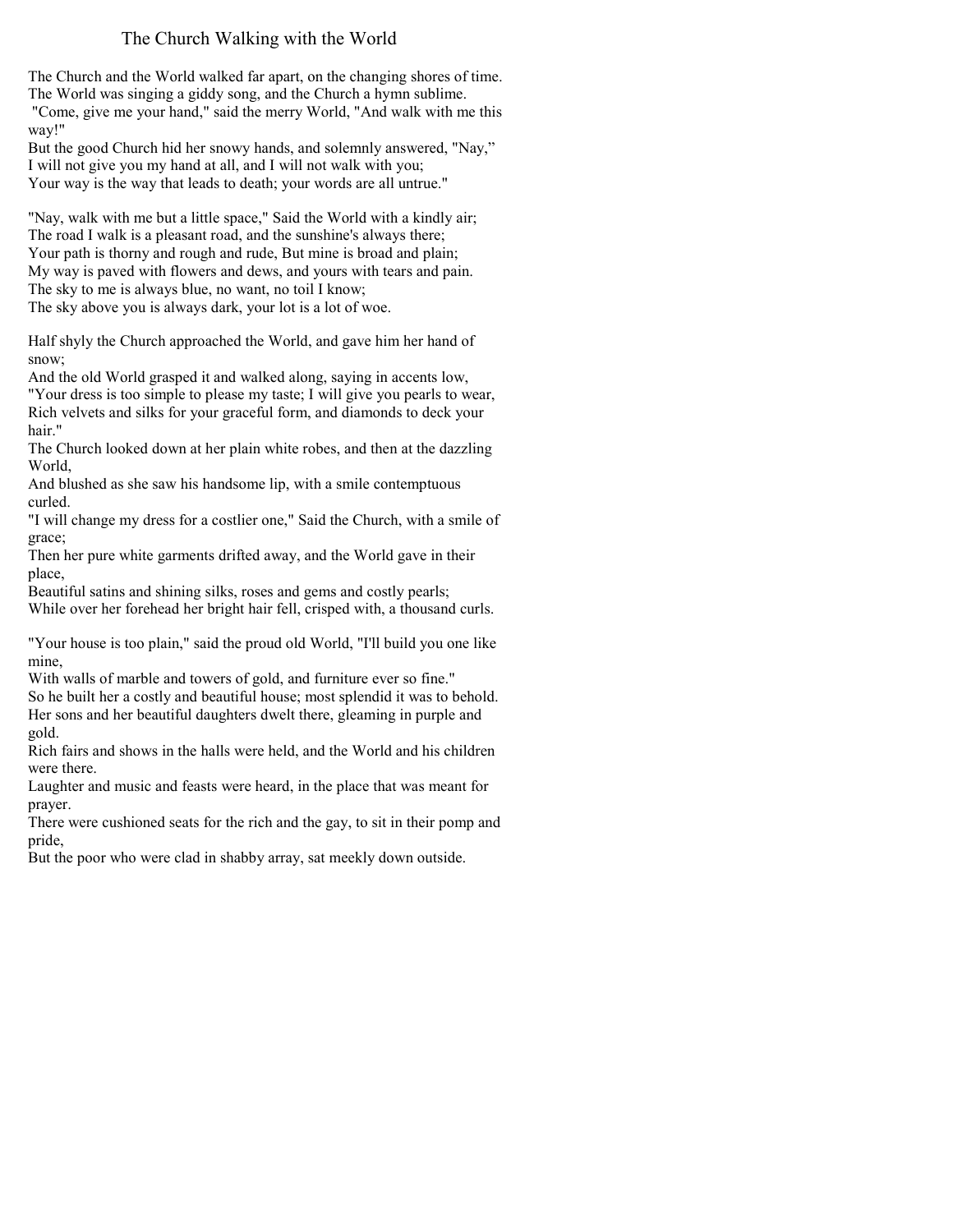"You give too much to the poor," said the World. "Far more than you ought to do.

If they are in need of shelter and food, why need it trouble you? Go, take your money and buy rich robes, buy horses and carriages fine; Buy pearls and jewels and dainty food; buy the rarest and costliest wine. "My children, they dote on all these things, and if you, their love would win,

You must do as they do, and walk in the ways, that they are walking in."

So the poor were turned from her door in scorn, and she heard not the orphan's cry,

And she drew her beautiful robes aside, as the widows went weeping by. Then the sons of the World and the sons of the Church walked closely hand and heart,

And only the Master who knoweth all, could tell the two apart.

Then the Church sat down at her ease, and said, "I am rich and my goods increased;

I have need of nothing, or aught to do but to laugh and dance and feast." The sly World heard and he laughed in his sleeve and mockingly said, aside--

"The Church is fallen, the beautiful Church, and her shame is her boast and her pride."

The angel drew near to the mercy seat, and whispered in sighs her name. Then the loud anthems of rapture were hushed, and heads were covered with shame.

And a voice was heard at last by the Church, from Him who sat on the throne,

"I know thy works, and how thou hast said, 'I am rich,' and hast not known That thou art naked, poor and blind, and wretched before My face; Thus from the best art thou shut out, because thou didst not cherish thy race."

Matilda C. Edwards

A Contrast Satan is the "Father of lies," He will always condemn and accuse, Indicting and plundering the children of God…. …..don't listen to his lies! THE HOLY SPIRIT is the "Spirit of Truth," He will always convict and encourage, Commending us to the loving care And correction of our Heavenly father……. …..take all His help you can get! David Albrecht

~~~~~~~~~~~~~~~~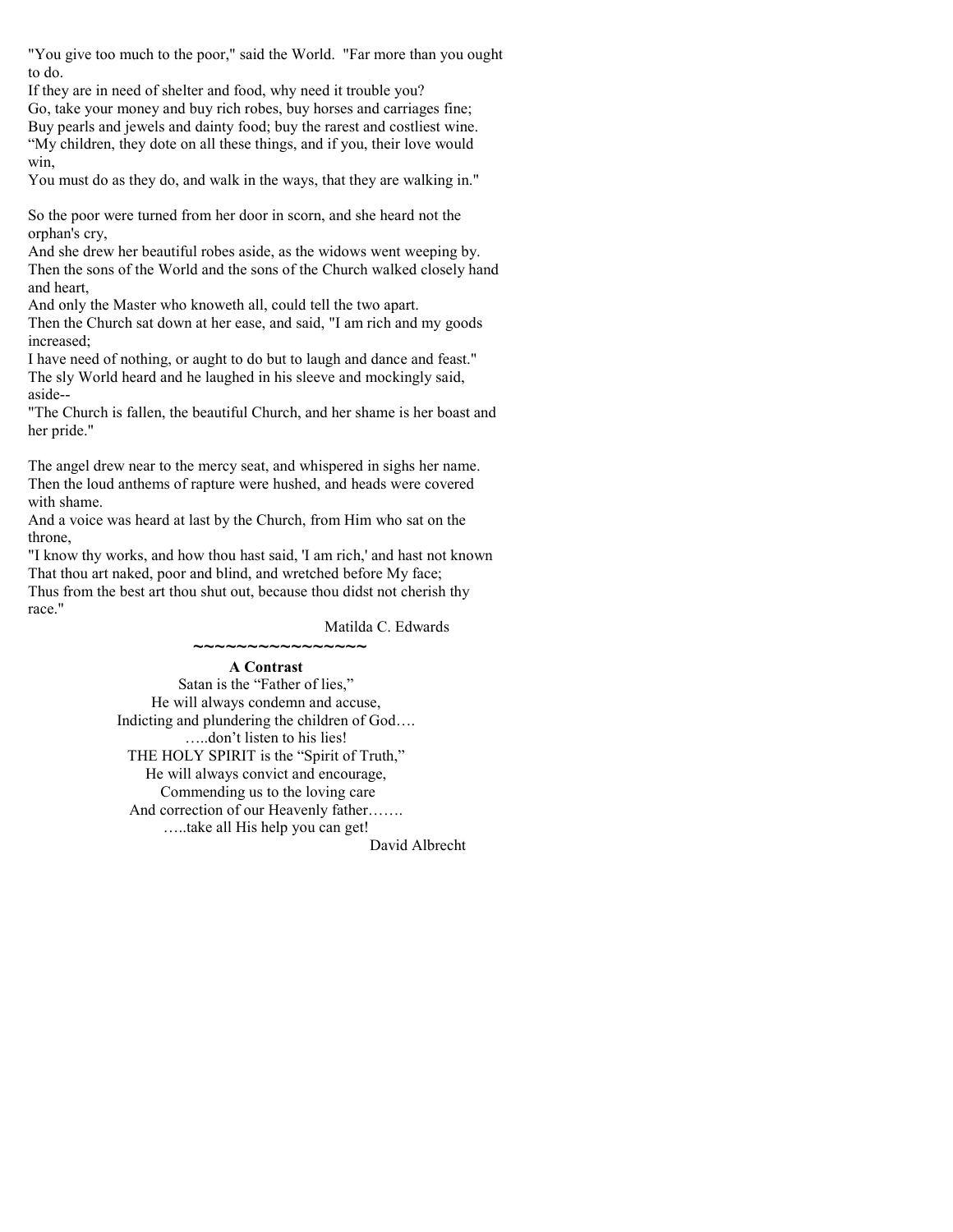### Separation! Ray Quintana

"And there was a certain man of Zorah, of the family of the Danites, whose name was Manoah; and his wife was barren, and bare not. And the angel of the Lord appeared unto the woman, and said unto her, Behold now, thou art barren, and bearest not: but thou shalt conceive, and bear a son." Judges 13:2-3

Judges begins with no official leader and accents failure. It pictures Christendom today; as the same pattern is repeated again and again. Israel serves the Lord, forsakes Him, and is oppressed by her enemies until God hears her cry and sends a judge to deliver. We gain from this book, as we see men and women of faith overcoming in the midst of great opposition.

It closes with every man doing "that which was right in his own eyes," like so many today who deny the leadership of Christ. Samson was born of Manoah, from Zorah, a descendant of Dan meaning "judging, discernment." Dan was born to Rachel by her maid Bilhah. (Palpitate; to terrify, trouble.) Gen 30:6 Thus Dan is born through travail of soul. Rachel can never be truly fruitful without Dan. Samson's birth brings great changes. Manoah, (rest,) becomes God's channel of rest as He appears to a barren woman, with sovereign grace, which is God's way in weakness. Man is not to furnish anything but an empty vessel, a place of rest. How is it that we enter into that rest?

Heb 4:11 says, "Let us labour therefore to enter into that rest..." The word labour is the same word as study in 2Tim 2:15. "Study to shew thyself approved unto God…" The most intensive labour is to study the Word of God, which leads us into such rest.

The woman before us is so insignificant, she is nameless, as the Lord appears, and says "thou art barren and bearest not." Did she not know this well and feel the reproach of her condition? Possibly she cried to the Lord night and day for years. Yet The Lord touches this tender sensitive spot with such piercing words. When the Lord speaks like this it may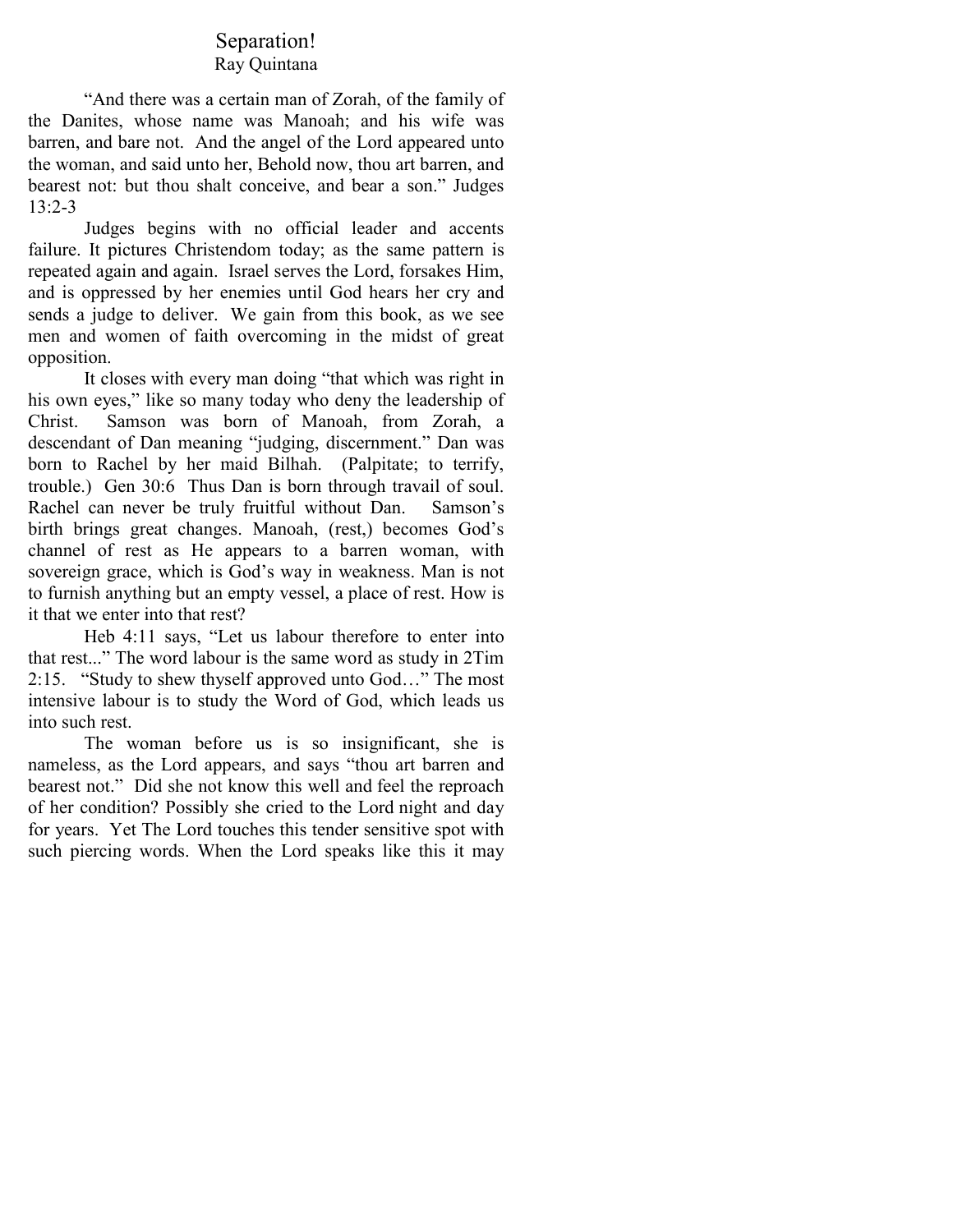appear cruel, but it is always for our good. Sometimes wounds come before healing; killing before making alive. We learn our weakness before He can bring forth the "strong man." Sarah and Abraham learned this lesson, as both were beyond child bearing. He cannot use our strength; but He graciously aids in our weakness, searching for barrenness to display His power and demonstrate His grace. Today few are able to stand this training. The reproach of barrenness is awful, especially when others are bearing children. However, these words of truth, were followed by words of grace; "thou shalt conceive and bear a son." Is not this how God deals with us? Grace and Truth came by Jesus Christ.

God purposed Samson to be a Nazarite from birth, but our text reveals that his mother must also be consecrated, set apart, indeed a Nazarite. He is the result of tears and agony of soul. Separation from earth's defilements produces the deeper spirit of separation and glorying in the Lord, one giving birth to the other.

The details of the Nazarite found in Numbers 6, have an amazing likeness to the full overcomers depicted by the 4 living creatures in Rev 4:7. "The first beast was like a lion, and the second beast like a calf, and the third beast had a face as a man, and the fourth beast was like a flying eagle."

The Lion shows Christ as King, and corresponds to the 4 th law of the Nazarite, which forbade coming into contact with a dead body. Jesus made that possible through His death on the cross. John 17:2 "Thou hast given Him power over all flesh;" is a reference to victory over our old man. We are now freed to be joined to another, even Christ, who has been raised from the dead. Romans 7:3, 4.

The first requirement for the Nazarite was to shave his head. Regardless of circumstances, or fault, the Nazarite must admit his defiled condition. Were he to be defiled in the midst of his separation, all former days would be lost, and he would have to begin anew to grow a head of hair. All spiritual lessons are not learned in one experience. But despite delays, the day does come when the vows of the Nazarite are fulfilled.

The 2<sup>nd</sup> living one had the face of a calf, or an ox, and illustrates the same truth of weakness expressed by the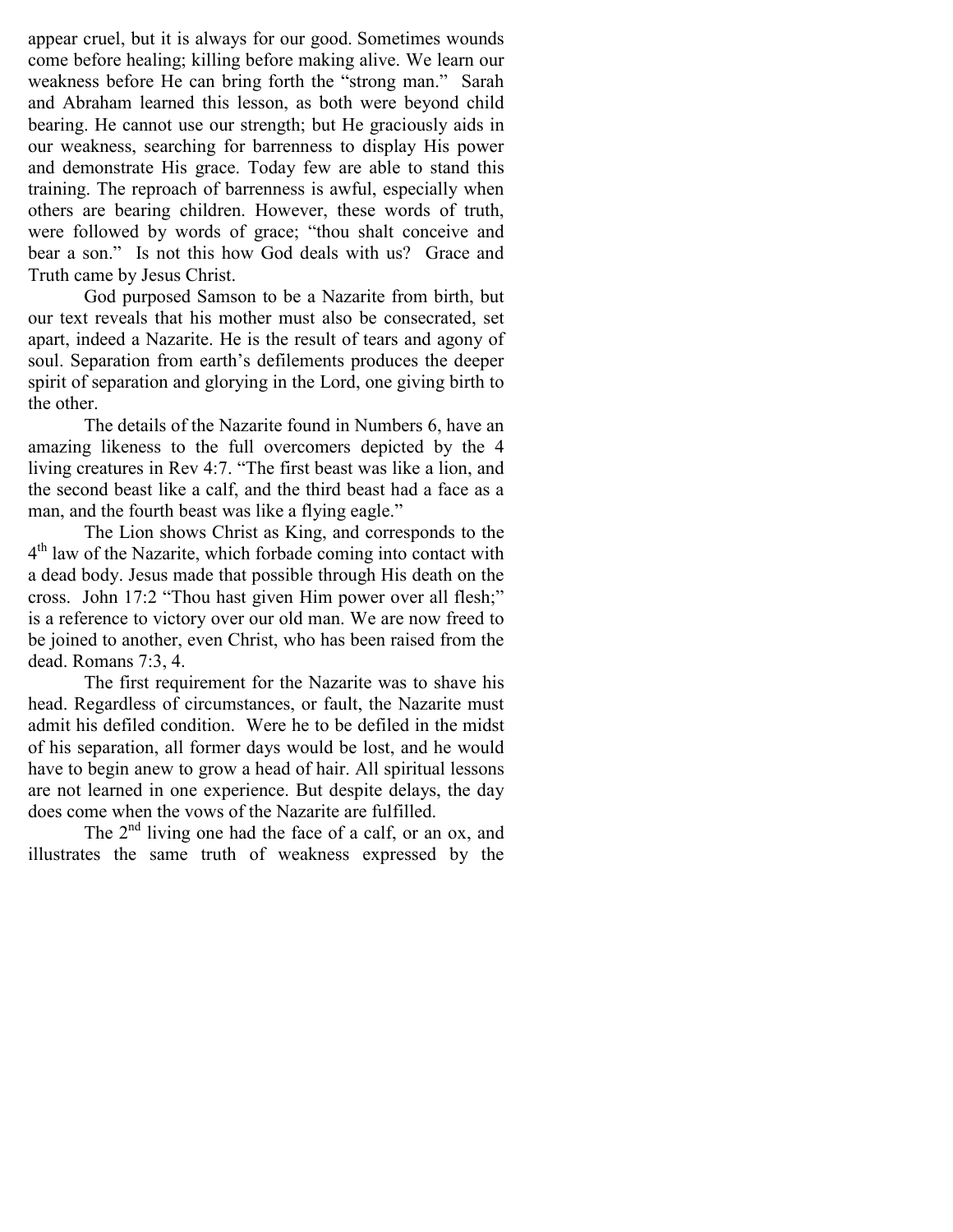Nazarite's long hair. The ox is figurative of Christ, who was submissive to His Father's will. As the ox is willing to travel the same beaten path, so Christ was willing to become the vessel of supreme obedience and sacrifice.

Christians, who surrender their wills to Him, are content to be the weaker vessel, and acknowledge Him as absolute Lord of their lives, moving in His strength alone.

The 3rd face is that of a man, corresponding to the Nazarite's abstinence from wine and strong drink. Jesus, as a Man, understood and experienced all the frailties, limitations, and temptations known to man, yet, resisted them. He did not submit to the things of this world, though He "was in all points tempted like as we are, yet without sin." (Hebrews 4:15).

We too, are to be, separated from the intoxicants of this world. We do not live as though we are devoid of all temptations, but we have the power to walk separately from the world. The Nazarite must find his joy in the Lord.

Finally the  $4<sup>th</sup>$ , face was that of the flying eagle, free from earth's domain. Paul in Colossians 3:1, 2, "if ye then be risen with Christ, seek those things which are above where Christ sitteth at the right hand of God. Set your affection on things above, not on things on the earth." We are a heavenly people, raised in newness of life with Christ, separated to the will of our heavenly Father. That is the heart of the Nazarite today. Is it possible to seek the things above too diligently and lay up too many treasures there? This is a deep desire for Christ, to win Him? Do we accept the shame and glory in it?

The very loss of the Nazarite becomes his crown, for this is what the Holy Spirit calls the long hair of a Nazarite. It is the consecration of His God is upon him (Num. 6:7). The word consecration is the same word translated "crown" elsewhere; The Nazarite of our day learns to glory in this crown, his infirmities, that the power of Christ may cover him. II Cor. 12:9

A fact to note is Jesus was not a Nazarite. He was called a Nazarene from Nazareth; and spiritually, He fulfilled all the requirements, but He violated at least two of the vows. In Luke 7:14, He not only came near a dead body, but He actually touched it with His hand. We also know from John's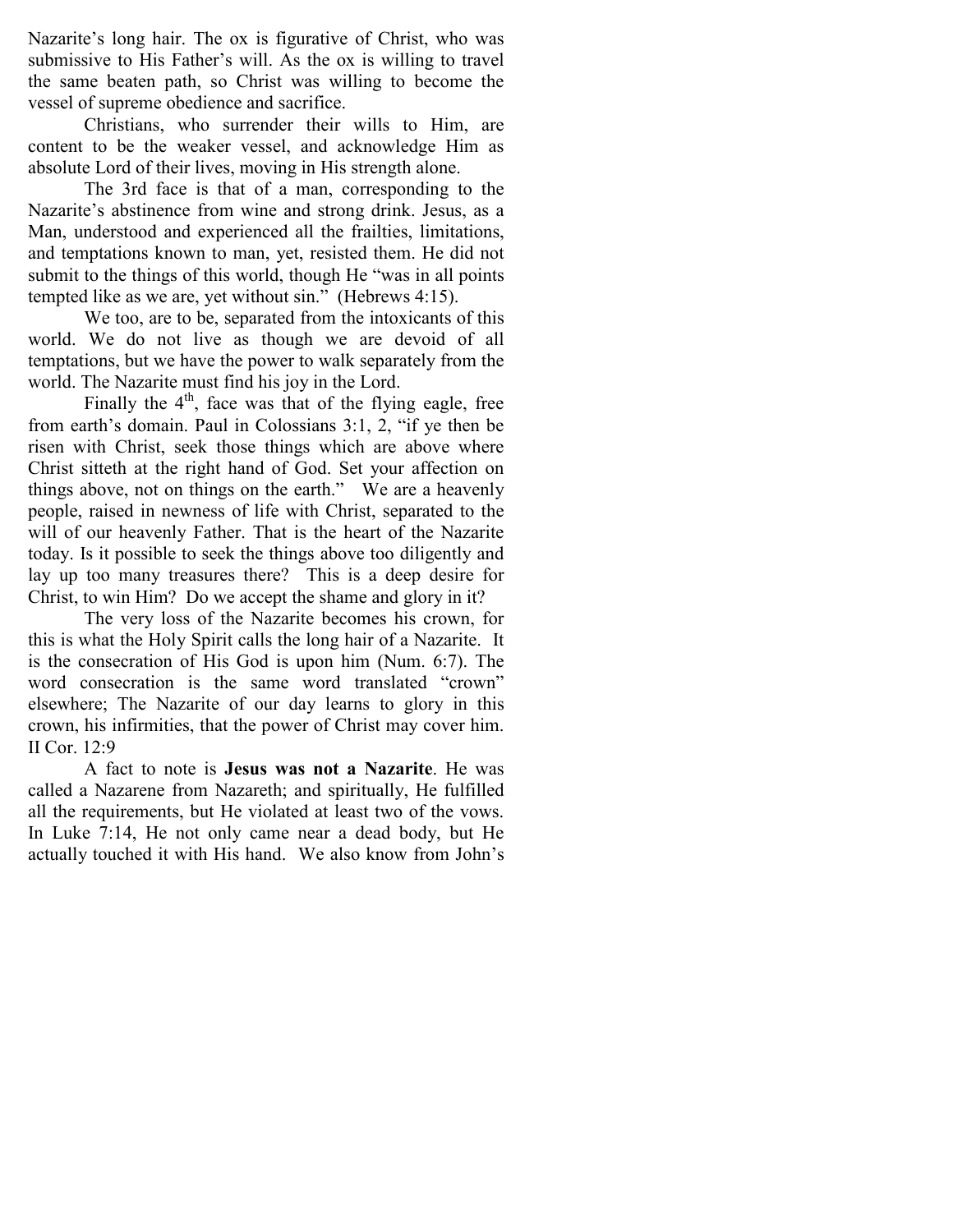Gospel, that He turned water into wine and from His words at the last supper, it seems that He partook of it. Mark 14:25.

Samson "sunlight," is not the sun, only His representative during His absence. He is to shine as a testimony to the Lord. The Spirit of the Lord began to move him at times in the camp of Dan. Philistine rule is everywhere and he cried mightily to God for deliverance. The Spirit of God urges him to break the enemy's yoke and lead the people into freedom.

And Samson went down to Timnath where he made his first mistake Chap14:1. He goes "down," what a beginning for an up-going man! Next, he sees a woman of the Philistines, who pleases him, and demands that his parents get her for him, desiring an alliance with the very people from whom he sought deliverance. This union can never be, for there is no fellowship between a Nazarite and Philistine. One stands for separation from the world, the other from God. These women in Samson's life are snares for God's Nazarites today. The name of this woman, whom Samson would marry, is not given. She is of Timnath, meaning "portion," and Samson would leave his own portion to seek a forbidden one, even as his parents warned; "Is there never a woman among the daughters of thy brethren?" This is a very dangerous path forbidden for a Nazarite; for it leads through the vineyards, and here he meets a young lion.

Satan is always lurking in the vineyards of Timnath, waiting for the Nazarites. The Spirit of the Lord came upon him mightily and he tears him as a kid .V. 6. After his first conflict and victory, he visits the Philistine woman. The soldier of Christ is more vulnerable to this trap than being overcome in a battle. He slays the open enemy, and is deceived by a hidden one, even as many today are likewise snared. It is the old nature claiming all that belongs to the New Man in Christ. Samson is smitten by the wile, rather than the fiery dart, or awesome power. He is embraced by the charm of the Philistine.

 Legality is one of many of these fair women. It has weakened and dwarfed many today. The Galatians were in the grasp of the woman of Timnath. They were seeking their portion somewhere other than in Christ.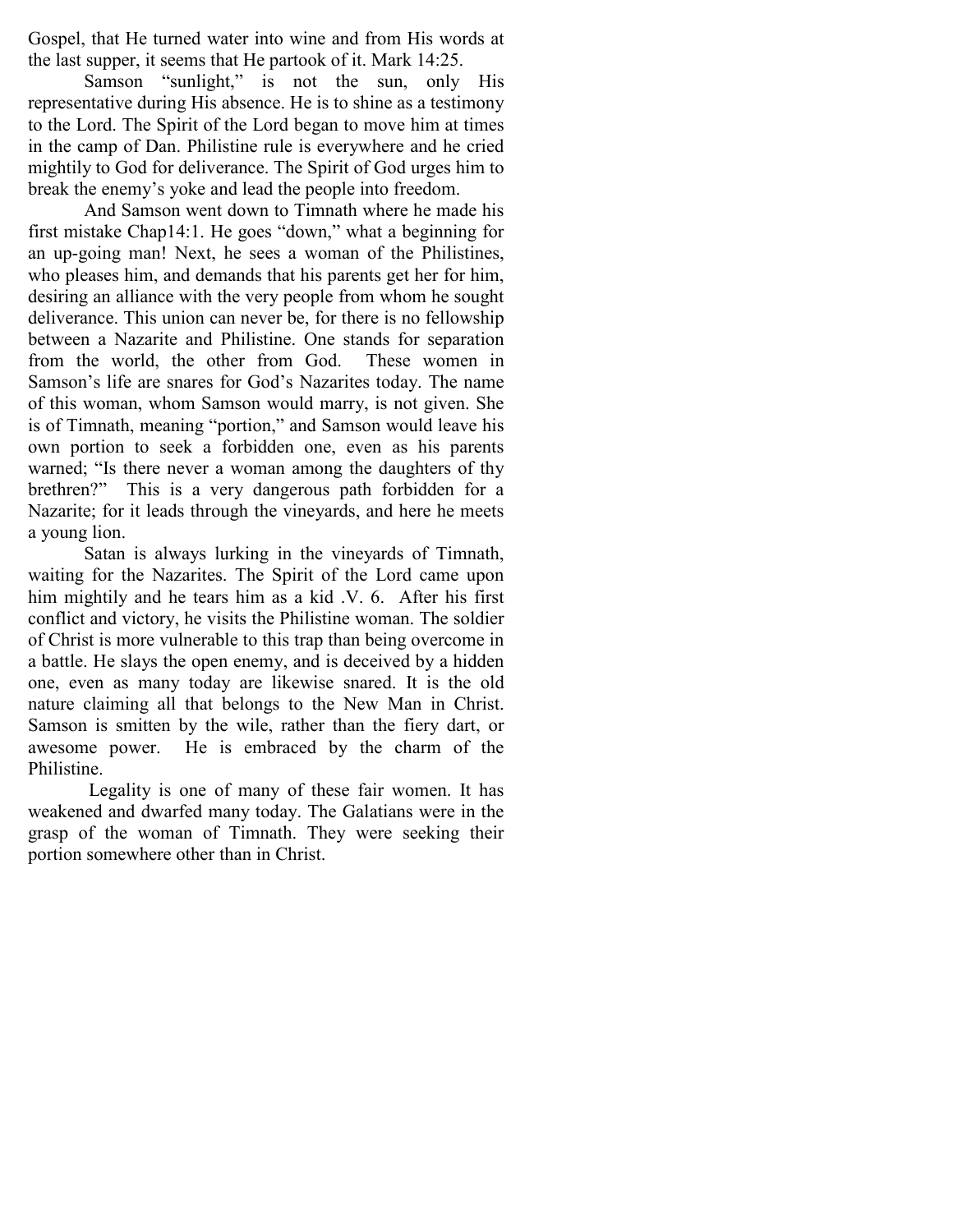The Corinthians were uncovered and shorn of their strength when enjoying their portion in this world, reigning as kings without Christ, (I Cor. 4:8) boasting in their gifts, utterance, and knowledge. Many in the name of church work are ruling, limiting, and organizing, as these women snare the Samsons, shearing, binding, and bringing them down to shame and utter defeat.

The modern system of revival today is nothing more than the daughters of the Philistines. An alliance with the enemy is courted and the aid of the world is sought. The schemes to get the crowd, all are in the guise of religion.

Then there is the Nazarite Riddle. Judges 14:7, 8 As time elapses, Samson is again on his way to Timnath, to his wedding feast. He passes the spot of the slain lion. The remains have no evidence of the flesh, but he sees a swarm of bees. Death has made room for life, and there is honey for the Nazarite. Out of the eater comes forth meat and out of the strong, sweetness. The power that was against him is conquered by the mightier power of God. Samson finds refreshment and strength for himself and others, made possible by the New Life born into the very hold of death. It fills the place of corruption with sweetness.

By the transforming power of God, all things work together for good to them that love God. This was most gloriously expressed at the cross when the greatest power was manifest in the greatest weakness. Out of defeat came victory and out of death the harvest of a New Life. The battlefield has become a banqueting house, and the table is not only furnished with good things in the presence of our enemies, but they have provided it. All these things are not against us, as the Nazarite found, they are for him. This is the personal experience of faith. It is a secret hidden from the Philistine, as Samson takes the honey and eats, giving some to his father and mother. "And they did eat of it, but he told not them that he had taken the honey out of the carcase of the lion." V9 They could not appreciate the honey if they knew its source. Sometimes we cannot tell some spiritual things to others because the meat is too strong. They are not able to bear all the truth, though they may be eating of its fruit, even at our hands. Samson's riddle is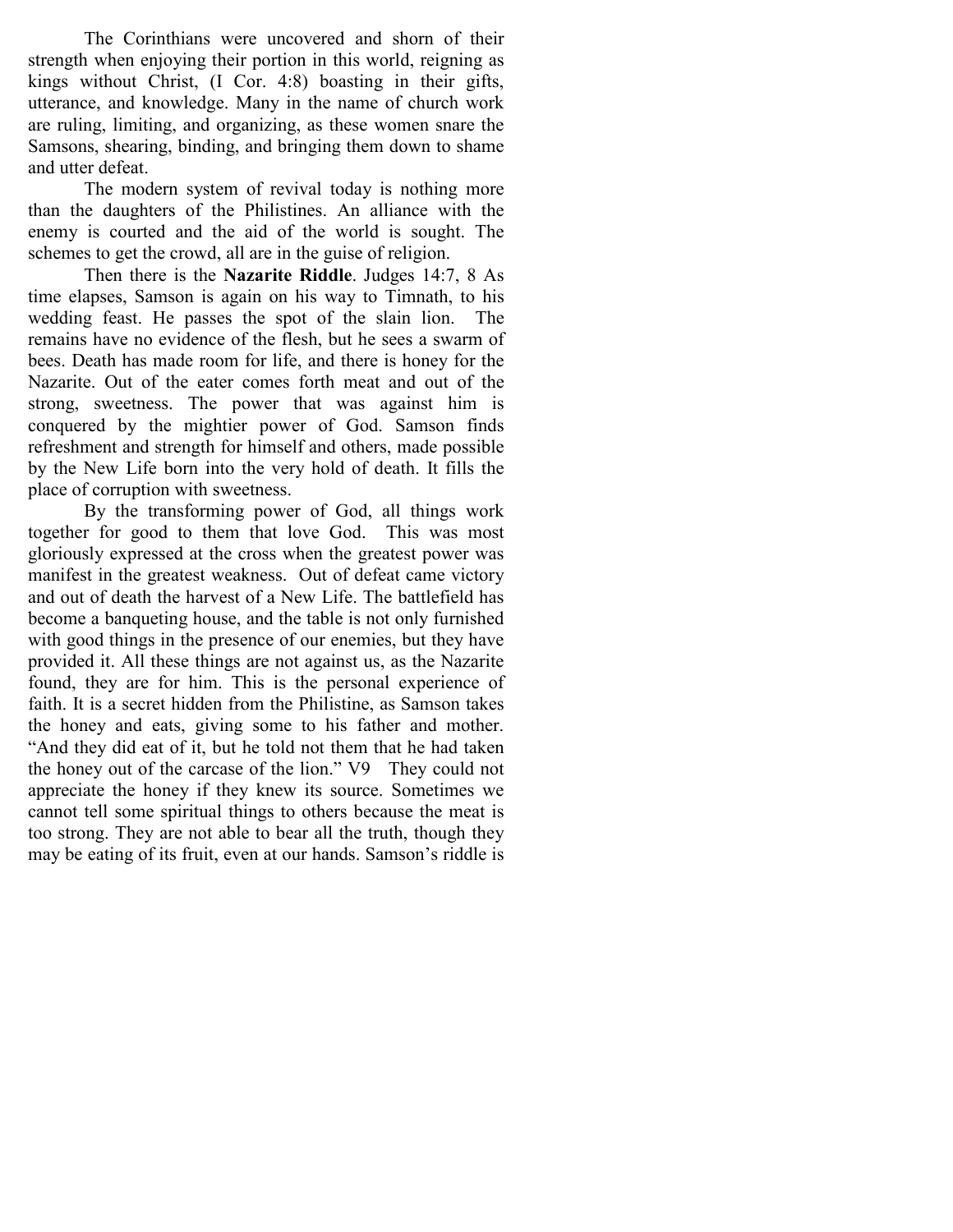sometimes not understood by the Lord's own people, much less the worldly professors of religion.

After faith's experience, he proceeds with his marriage. The Lord often allows us our own way to bring us up out of death into resurrection, out of defeat into victory. Samson celebrates his wedding, with predominately Philistines, which are bad company for a Nazarite. His riddle test's their wisdom, but not as the world counts wisdom.

 If they could guess the meaning each one would receive a change of garments as a reward. It is the mystery of the life of faith, that out of weakness comes strength, and out of death, resurrection. A robe of righteousness will fit such wisdom. The Philistines, who represent professed Christendom, failed to tell the secret; but Samson loses his wager, for the Philistine woman discovers his weak side. He can tear a lion to pieces, but a weeping woman is too much for him. He himself gives away the answer of the riddle, and tells it to her people. The secret is known by the Philistines, yet it is not known, for they do not understand it.

In conclusion, this world is filled with hornets, and stricken with leprosy. But out of trials, and travail of soul fruitfulness comes. It is the way of weakness. He is our strength and by the Grace of God, out of this empty, weakened, vessel is born strength in the Lord. "When I am weak, then am I strong." It is the mark of a separated life. Weakness must be felt and our need realized, not theorized. The Rock, in which we abide, is not only a refuge from danger, but the great store house, where all is provided but drawing upon this sufficiency requires faith in the precious Word of His promise. As Samson discovered (Jud. 15:19) this is where the water is plentiful, springing up for a poor and needy one such I. Any time, any place, even in the most unlikely place there is the cleft in the Rock. It is the cross, where our Lord was bruised, from whence all refreshment and victory comes. It was by being bruised for our iniquity, the Lord of glory brought forth water for this thirsty soul. It is the presence of the Holy Spirit, enabling us to drink to the full. Revived and strengthened in the place of victory, free at last. "Ye shall know the truth and the truth shall make you free."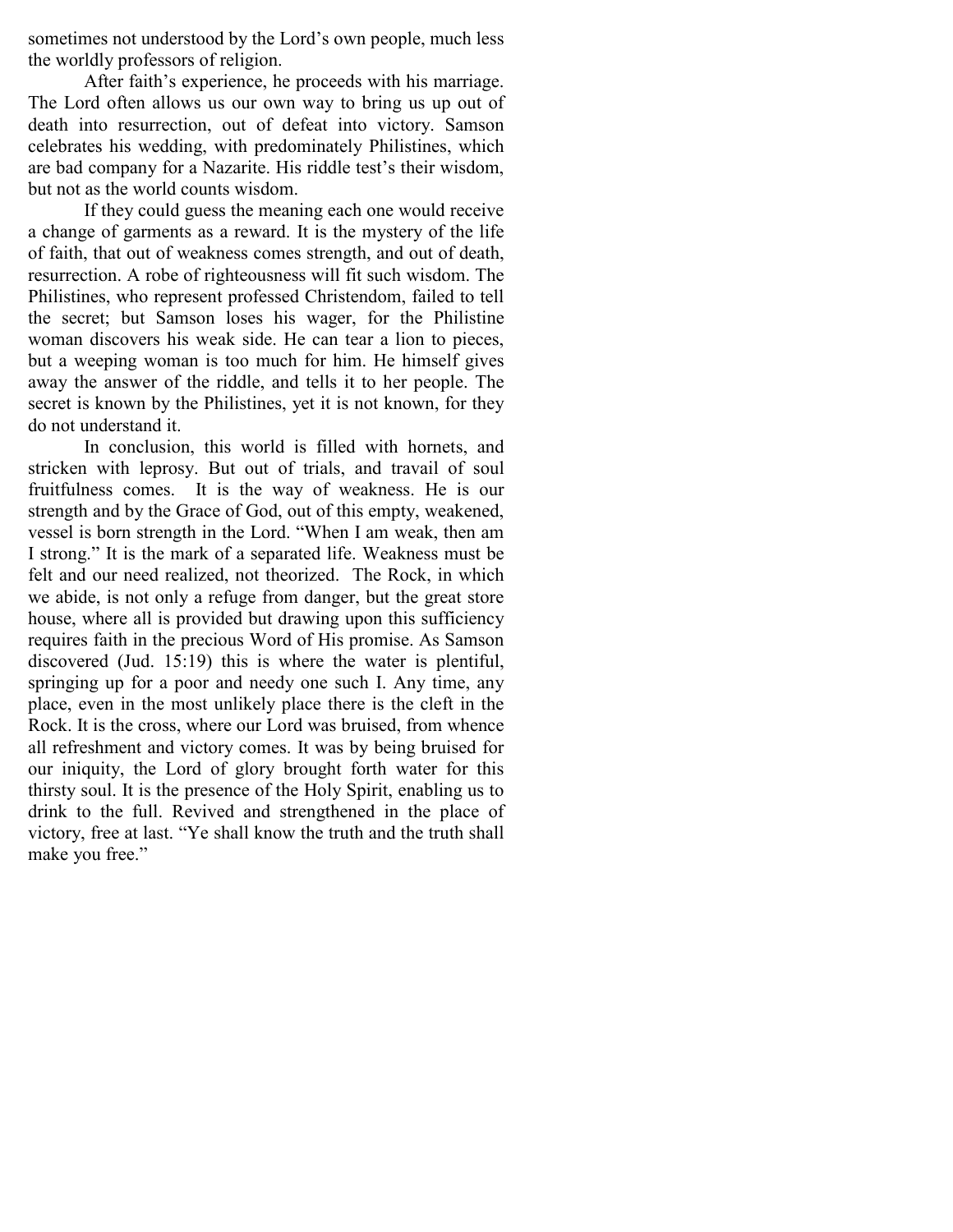# Editorial October 2009

"And other fell on good ground, and sprang up, and bare fruit an hundredfold. And when he had said these things, he cried, He that hath ears to hear, let him hear." Luke 8:8

 There are a number of times in scripture where we read "Jesus cried," and all of them indicate a matter of great urgency. The above text is, in part, the parable of the Sower, describing the various types of ground whereon the seed might fall, and Jesus is vehement in His assertion that men need to hear The Word of God. Matthew tells us that the parables are designed for this very purpose, to separate those who will hear from those who do not. They are indeed a mystery to the one whose heart is closed, thus Jesus said "..it is given unto you to know the mysteries of the kingdom of heaven, but to them it is not given." Matt. 13:11 Jesus as The Judge issues the same decree when He said to the seven Churches "He that hath an ear, let him hear what the Spirit saith unto the churches;…." Rev. 2 So it is today that Jesus is still crying out with great urgency for the Church to simply hearken to His Word and receive the seed He would offer.

 Great urgency is again seen in John 7 as " In the last day, that great day of the feast, Jesus stood and cried, saying, If any man thirst, let him come unto me, and drink." V. 37 Note here that this is not an announcement of salvation, but rather of The Holy Ghost, as Jesus' cry continues. "He that believeth on me, as the scripture hath said, out of his belly shall flow rivers of living water. (But this spake he of the Spirit, which they that believe on him should receive: for the Holy Ghost was not yet given; because that Jesus was not yet glorified.)" V. 38-39 If this portion does in fact refer to initial salvation, as some have said, meaning that salvation and the infilling of The Spirit are the same thing, it means the disciples and others who had that great experience on the Day of Pentecost were not even born again, because we are told here that the fulfillment of this cry would not be realized until after Jesus was glorified. Surely The Master's urgent invitation to come and drink of these waters, to be filled with The Holy Ghost, is still a matter of urgency in our day.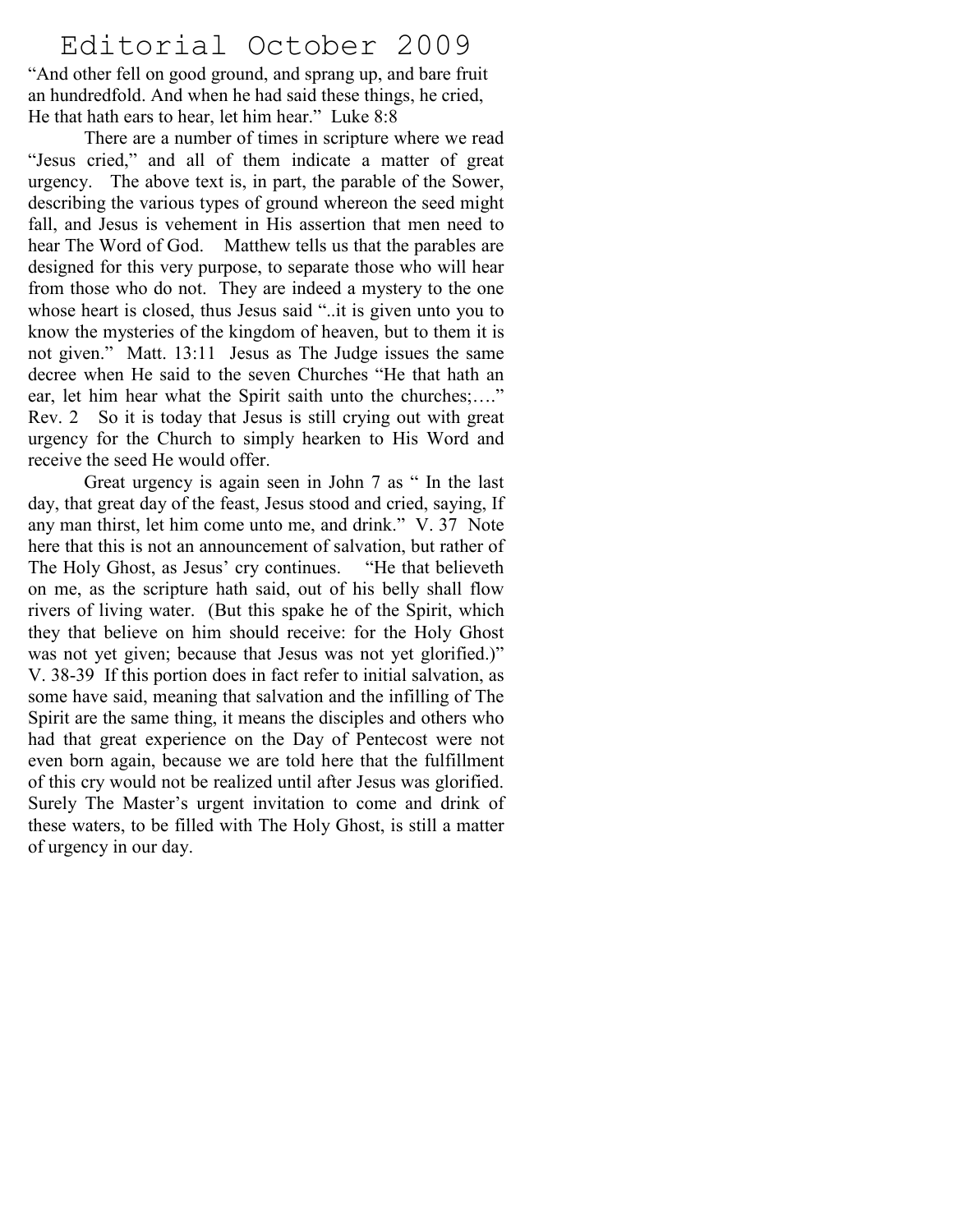He cried again in John 7:28 as He tried desperately to persuade the Jews that He was indeed the Son of God. "Then cried Jesus in the temple as he taught, saying, Ye both know me, and ye know whence I am: and I am not come of myself, but he that sent me is true, whom ye know not." The word "cried" means "to call aloud (shriek, exclaim, intreat, and tells of the tremendous urgency even to us, of the fact that He is the Very God.

 Next, listen to His cry of desperation as He finished the final hours of His mission on earth, fulfilling the demands of God's Righteous Government. "And at the ninth hour Jesus cried with a loud voice, saying, Eloi, Eloi, lama sabachthani? which is, being interpreted, My God, my God, why hast thou forsaken me?" Mk. 15:34. We can in no wise imagine the depths of this cry that means "to shout (for help or in a tumultuous way)." As Christians we will never come anywhere near, knowing the tumult imposed by Satan, our sin, and the judgment of God, inflicted on Christ that day, but we can rejoice that such a cry gives way to another, found in verse 37 "And Jesus cried with a loud voice, and gave up the ghost." The next verses tell us that this cry brought forth the rending of the veil in the temple, but only John tells us what He said. "When Jesus therefore had received the vinegar, he said, It is finished: and he bowed his head, and gave up the ghost." John 19:30 This was a mighty and triumphant cry of victory, but notice the order of the last two cries as anguish and desperation gave way to complete release and triumph. Can we not be encouraged that this same pattern will prevail in our own experience as we too cry out to Him, even in great desperation and anguish? Will He not also bring us to the glorious dawn of complete victory and deliverance from the test we must endure?

#### ANOUNCEMENT

The lessons from the 2009 Denver Youth Camp entitled "Then Shall I Know" are available on CD. You may order them from Gospel Fellowship, P.O. Box 141 or Grace & Glory P. O. Box 831, Grandview, Missouri 64030.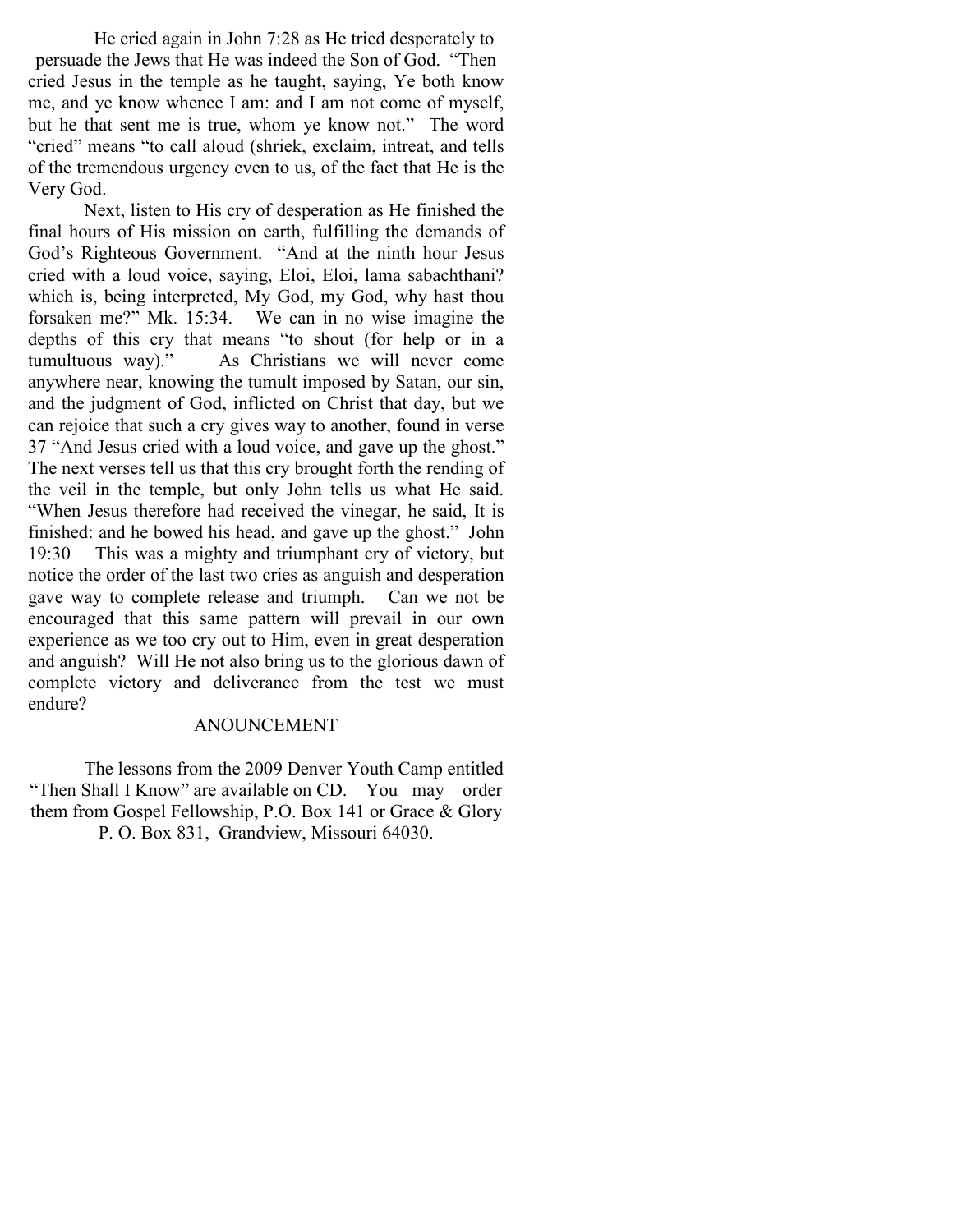#### THE COVENANTS CONTRASTED Hebrews Chapters 8 and 9

"Now to sum up (literally, to sum up under one head) what we are saying, We have such a High Priest, who sat down on the right hand of the throne of the Majesty in the heavens, a minister of the sanctuary and of the true tabernacle, which the Lord pitched, not man: - Ch. 8:1,2 R.V. Bro. Paul always emphasized the ordained place of Jesus Christ, especially in writing to the Jews. He begins this chapter by setting Him forth as the Head of all things under the new covenant. Ephesians 1:10 says, "That in the dispensation of the fulness of times, He (God) might gather together in one (lit. sum up under one Head) all things in Christ." As High Priest, He is the Head. The importance of His priesthood is expressed here by naming seven salient facts.

 1. He sits on the right hand of God's throne. He does not operate from the earth, as did Aaron and his successors, but from heaven, in close fellowship and counsel with the Father, who is the Majesty in the heavens.

 2. A minister of the true sanctuary and true tabernacle. The Greek order of the words of verse two indicate that the word "true" modifies both the sanctuary and tabernacle. The Mosaic structure was only a shadow, not the real one. The original word here rendered minister is not the usual one for deacon, or servant; but it is a stronger word. It means to minister publicly at one's own expense, to serve as priest. Jesus Christ has all the wisdom, might and skill in Himself to minister as High Priest in the heavenly sanctuary; hence, it is absolutely sufficient and effective. We read in chap. 7:35, "He is able to save them to the uttermost that come unto God by Him, seeing He ever liveth to make intercession for them."

 3. He ministers not according to Moses law, but according to unlimited grace - vs. 4.

 4. His is "a more excellent ministry." It is unlike any other. It is superior to all others. It is superior to all others. It carries through, goes beyond, knows no bounds, fails never .

5. He is the Mediator of a better covenant, an eternal one.

 6. The covenant was established on better promises, even of grace.

 7, A new covenant -- written in the mind and on the heart - vs. 10,11. The first covenant was typical, temporary and faulty.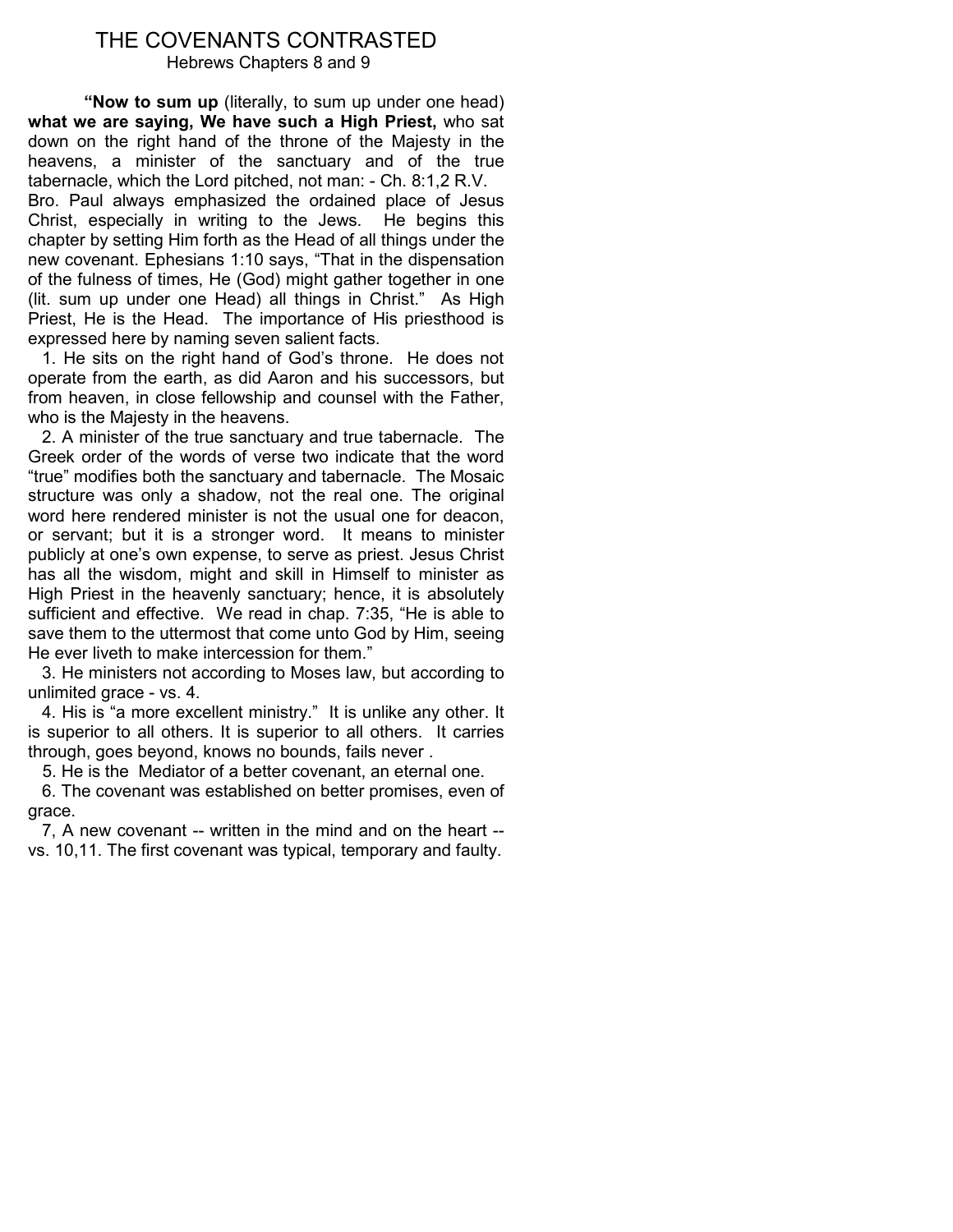It could not satisfy the conscience, or change the heart. The old covenant is described in ch. 9 as being material and earthly, and not spiritual and heavenly. Its sanctuary was on earth. The tabernacle was made by human hands. The candlestick, table and shewbread were all natural, earthly and perishable things, being only types, or shadows of supernatural, heavenly, eternal and imperishable realities. They all represented Christ in certain particulars.

"And over it (over the ark of the covenant) the cheribims of glory shadowing the mercy seat, of which we cannot now speak particularly" - ch 9:5. The cheribims figure the highest grade, or rank of believers in the church. Because the Apostle was writing to Hebrew Christians, who were still babes in Christ, being more, or less occupied with the types and shadows, it was not time for him to speak to them in detail concerning the cheribims. They could not appreciate the truth about full overcomers. Ezekiel describes them in the first chapter of his prophecy. In Rev. 4 and 5 they are called "the beasts," or more correctly, "the living ones, or creatures," as in Ezekiel 1. "The holiest of all," or most holy place vs. 3,7, is a figure of heaven where Christ now is. The high priest went into the holy place only once a year, which figured Christ's ascension into heaven in our behalf. He alone could come into the presence of God; but now since Jesus has gone into heaven with the efficacy of His sacrificial death, all who believe have unhindered access into God's presence. See ch. 4:16. "By His own blood (that is, by the act that He purchased our salvation by pouring out His blood), He entered in once into the holy place, having obtained eternal redemption for us" - vs. 12. He did not literally take His blood to heaven with Him, as some foolishly suppose.

 Let us tabulate the seven results of redemption named in this chapter.

 1. Christ's redemption is eternal - vs. 2. He atoned once for our sins. The typical high priest had to make atonement once every year.

 2. He opened heaven for man, and it will never be closed except to unbelief and rebellion - vs. 8,12.

 3. Christ being a perfect man, rendered a perfect service in offering Himself as a sacrifice to God.

 4. His redemption purged the conscience from dead works vs. 14. Those typical sacrifices were indeed dead works; that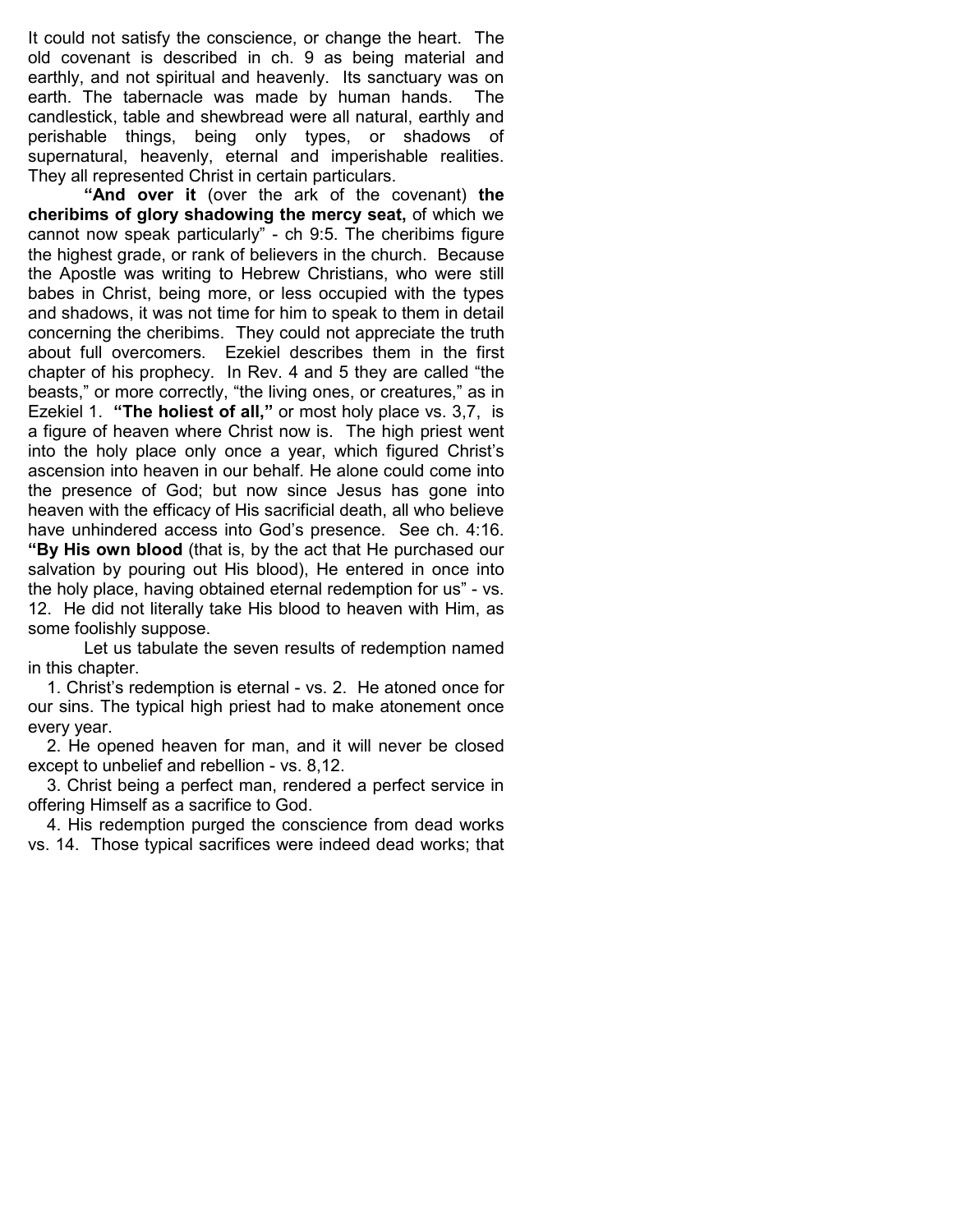is, they had no redeeming power. They could not take away sins. Hence, the consciousness of sin never left the offerers, except in certain cases, like David, they looked beyond the type to the antitype, Jesus Christ, by the illumination of the Spirit.

 5. Christ became the Mediator of the new covenant, by means of His sacrificial death - vs. 15. His intercession is perfect, sufficient and without cessation, or end. He said, "Because I live, ye shall live also."

6. Believers have promise of an eternal inheritance - vs. 15

 7. Everlasting, or eternal covenant - ch 13:20. These sevens are not accidental, but wonderful. They speak of the divine and eternal perfection of God's plan of salvation. This ninth chapter culminates with the three appearings of Jesus.

 1. Once in the consummation of the ages, He appeared or was manifested to "put away sin by the sacrifice of Himself" vs. 26. Reader, do you believe that He put sin away? Why then should it have any more power over us? See Rom. 6:14. He put it away "ONCE." He was not all His earthly career putting it away. He did it once by His death on the cross. See also vs.. 28 and Rom. 5:6,8,10.

 2. He is now appearing in the presence of God for us - vs. 24. See also ch. 7:25 and I John 2:1.

 3. Unto them that look for Him, He shall appear the second time - vs. 28. He came once and redeemed us for Himself. He is coming again to bring us unto Himself. He is coming for them that look for Him. Reader, are you looking for Jesus to return? Are you expecting Him soon? The signs of His imminent coming are many and powerful. Therefore, we read here also of Three appointments.

 1. "It is appointed unto men once to die." Those only escape death, who accept the meritorious death of Christ in their behalf.

 2. All men are appointed for judgment. Happy and safe are all those who have accepted the judgment that fell upon Christ in our stead. They shall not come into judgment - John 5:24. They have passed out of death into life.

 3. It is appointed unto believers to meet the Lord when He comes. The church will meet Him in the air - I Thess. 4:17. The Jews will meet Him on earth. The church will be gathered to the heavenly Jerusalem, and Israel to Jerusalem in Palestine - Isaiah 25.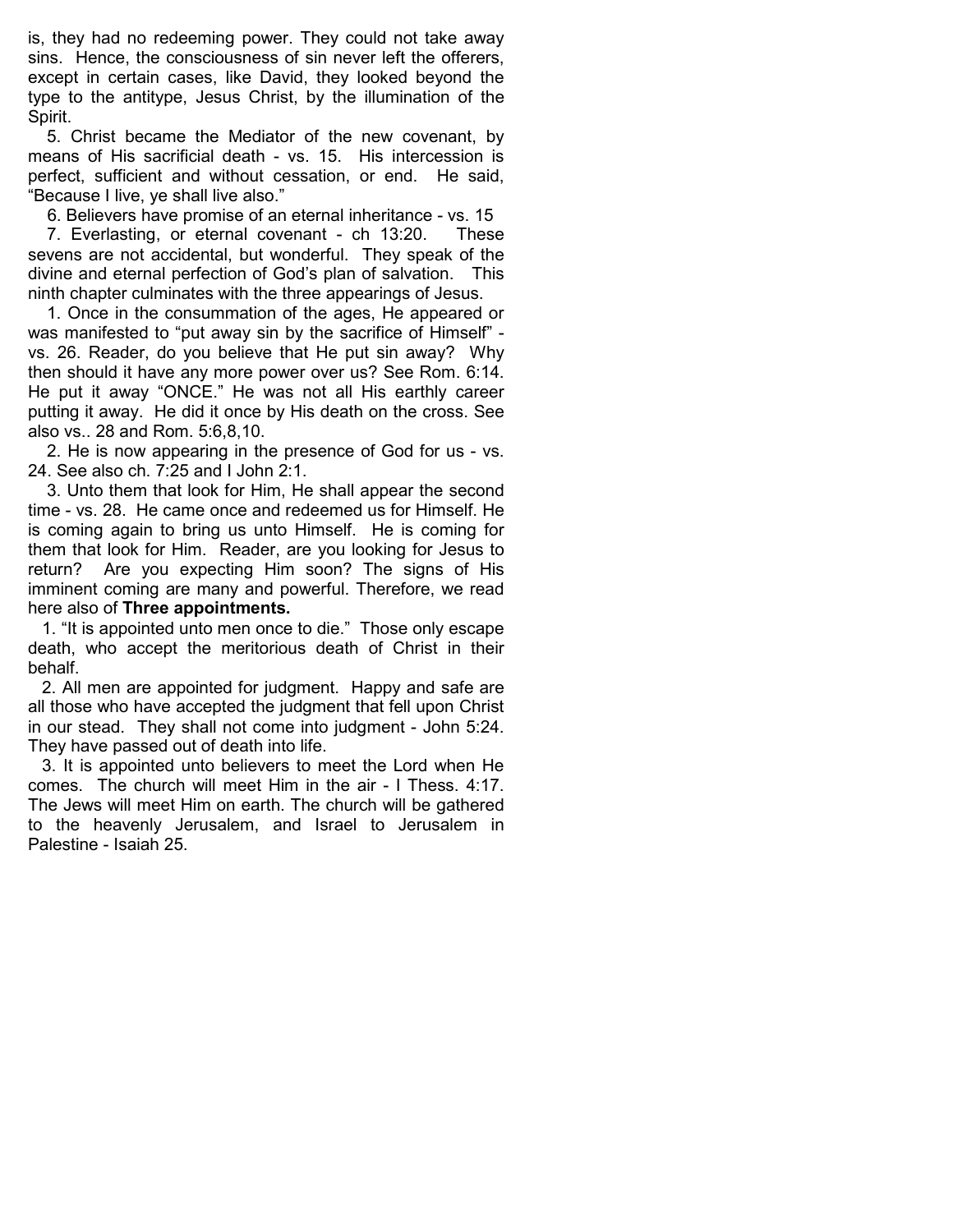#### An Unreasonable View

 Some say that Jesus Christ is not High Priest to Gentile Christians. Their argument is, that Jesus is not called High Priest in any Epistle except Hebrews. That is no proof. Opposers to Divine Healing use the same argument. They say that healing is not taught in any of them: hence they say, It is not scriptural. The birth of Christ is not mentioned in Mark's and John's Gospel. Does that prove they did not teach His humanity? No chairs in the kitchen and pantry is no proof that there are none in the house. Each book of the Bible was written for a distinct purpose with a distinct message. It was not necessary for every book to teach everything. According to the critic's argument, we might insist that The Acts of the Apostles deprive the Hebrews from the right to the high priesthood of Christ, for the first twelve chapters record God's dealing with Israel, but no mention is made of His priesthood. It was necessary therefore that the Book of Hebrews be written to explain to Israel the spiritual meaning of the sacrifices, the offerings and the furniture of Moses' tabernacle. The high priesthood of Jesus Christ is the very foundation of redemption. Consider the following:

First. Observe that Christ was "called an High Priest after the order of Melchisedec, and not after the order of Aaron." This fact is expressed four times. Had it been Aaronic, it would have been no better than that of Aaron. Therefore, His priesthood was not instituted for Israel alone. It was in the purpose of God before Israel had an existence. Based upon this fact we read, "And being made perfect, He (as High Priest) became the Author of eternal salvation unto ALL THEM (not Hebrews only) that obey Him. - Heb. 5:9,10 with 7:11. Melchisedec was "the priest of the Most High God, even the God of Abraham, not then the God of Israel.

Second. Observe the offices, or activities of a high priest. "Every high priest is ordained to offer gifts and sacrifices, wherefore it is of necessity that This Man have somewhat also to offer" - Heb. 8:3. Aaron could not offer himself. He had to offer the flesh and blood of animals and birds; but Christ offered Himself, which was the beginning of His priestly ministry. Thru the suffering of death by the grace of God, He tasted for EVERY MAN, not for Jews alone – Heb. 2:9. Note more about His High Priestly ministry. He became "a merciful and faithful High Priest in things pertaining to God,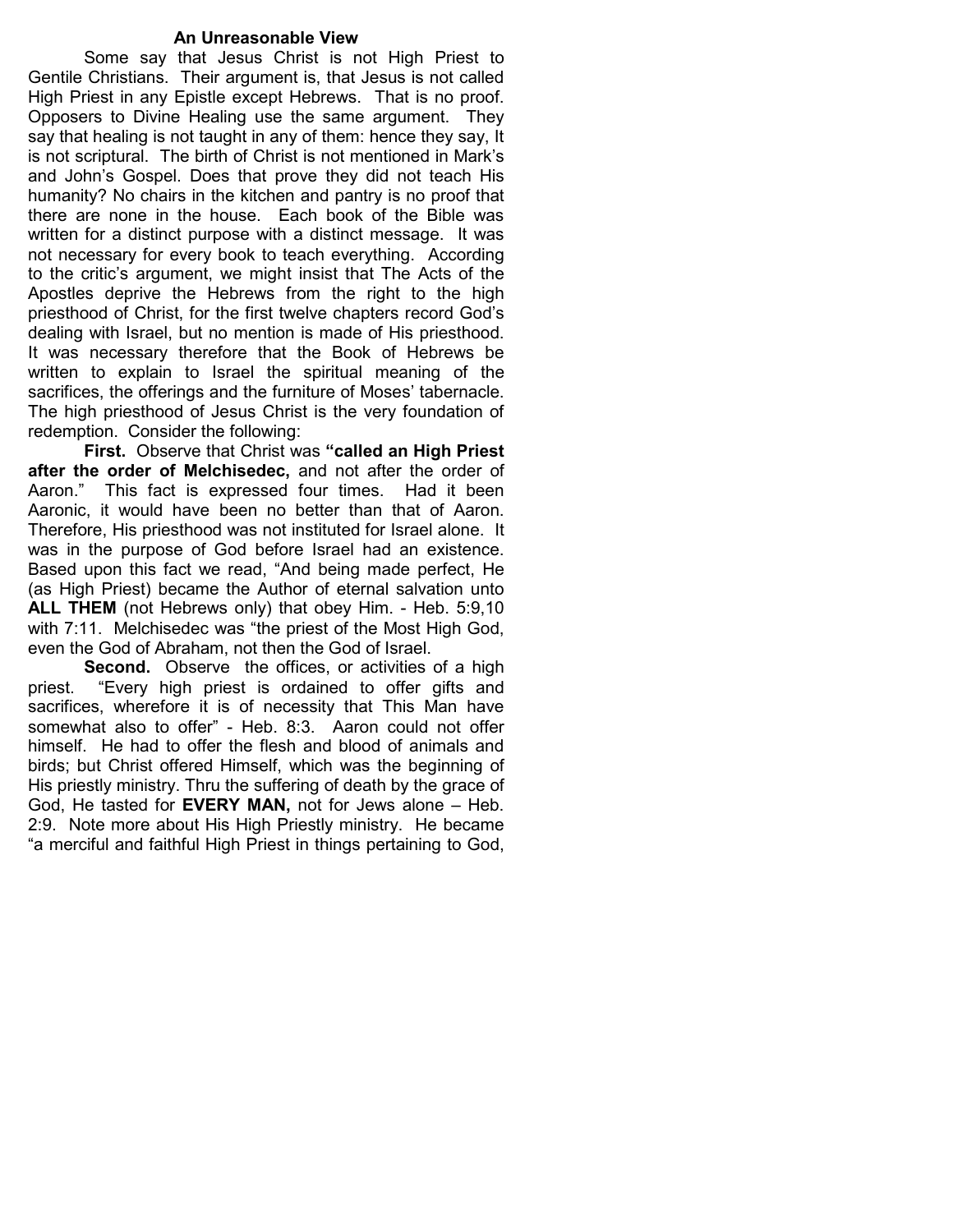to make reconciliation (propitiation) for the sins of the people" - Heb 2:17. The identical Greek word here rendered reconciliation is translated "propitiation" (which signifies to be gracious by way of atonement), in Rom. 3:25. Was His reconciliation, or propitiation for the Hebrews only? Let John answer. "And He IS the propitiation for our sins; and not for ours (the saints) only, but also for the WHOLE WORLD " - I John 2:2. And that was the basic phase, or fact of His high priesthood. "For if, when we (Gentiles as well as Jews) were enemies, we were reconciled to God by the death of His Son; much more being reconciled, we shall be saved by His life" - Rom. 5:10. This was written to Gentiles and it agrees with Jesus own words - "Because I live, ye shall live also" - John 14:19. Are not all these statements expressive of various phases of Christ's high priestly service? What part dare any one apply to Hebrew Christians only? What part is kept from the participation and enjoyment of Gentile believers? And what part is not a high priestly activity?

 Jesus Christ possesses three offices - Prophet, Priest and King. He finished His prophetic ministry just before He ascended on high, having begun His priestly service on the cross. His kingly office has not yet begun. Under which of the three titles does he now carry on? Under his priestly title, of course. "But this Man, because He continueth ever, hath an unchangeable priesthood, wherefore He is able also to save them to the uttermost that come unto God by Him, seeing He ever liveth to make intercession for them" - Heb 7:24,25. Who dare rise up and limit "them" to the Hebrews? If He is the Propitiatory, or Mercy-seat for the sins of the whole world, is He not also the necessary Intercessor for all believers, Gentiles as well as Jews? "And for this cause (because He offered Himself without spot to God), He is the Mediator of the new testament (or covenant)" - Heb. 9:14,15. Oh, was that not for the Hebrews only? Says one. Emphatically NO, for God "will have all men to be saved and to come unto the knowledge of the Truth: for there is one God and one Mediator between God and men (not Jews only), the Man Christ Jesus, who gave Himself a ransom for ALL, to be testified in due time, whereunto I am ordained a preacher and an apostle (I speak the truth in Christ and lie not), a teacher of the Gentiles in faith and verity - I Tim. 2:4-7.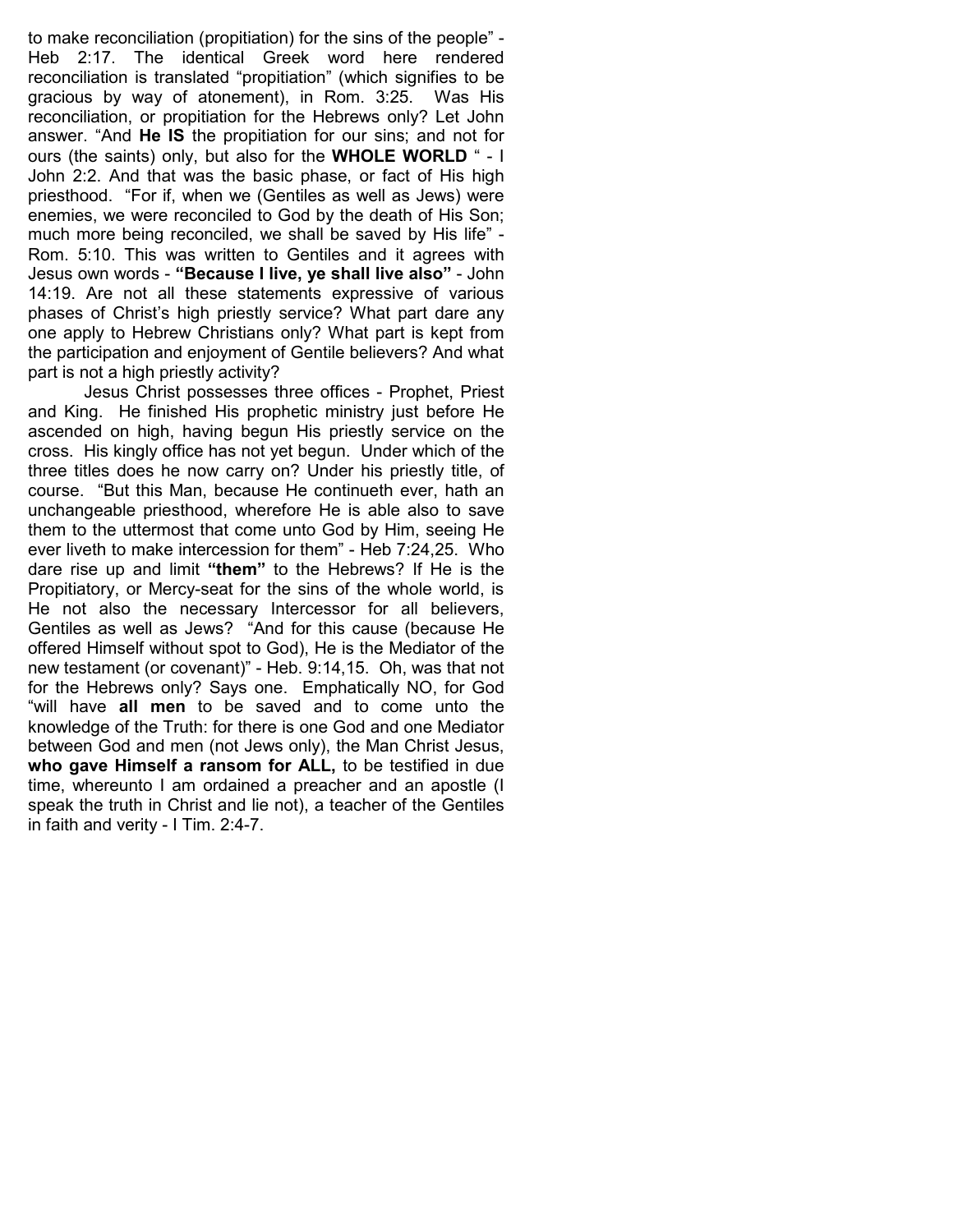It follows then absolutely, that as the Mediator, Christ offered Himself a ransom for all men. As High Priest, He is the Propitiation for the sins of all men. As High Priest, He died in our stead and tasted death for every man. Now, being made High Priest forever, and as such having divorced us from our sins and reconciled all of us to God by His death, he perpetuates His priesthood by interceding in behalf of all believers. The following was written to Gentile believers, but Hebrew believers are not excluded: "He that spared not His own Son, but delivered Him up for us all, how shall He not with Him also freely give us (Gentiles) **ALL things**," even His high priestly service? "It is Christ that died, yea rather that is risen again, who is even at the right hand of God, who also maketh intercession for us" - Rom 8:32,34. Not as the Prophet, not as the coming King, but absolutely as the High Priest of the Abrahamic covenant, He carries on during this church age in behalf of the church. Remember that Jesus Himself said (John 14:19), "Because I live, ye shall live also." And He must live as our High Priest, being made priest "after the power of an endless life" - Heb. 7:16. If Christ is not our High Priest, than we have not as much as Israel had in Aaron. If we have no high priest, we have no salvation; for there is no remission of sins without the shedding of blood. Therefore Jesus Christ, as High Priest, had to offer Himself a ransom for all, and now He has to keep, by His own intercession, all them that believe.

Note the importance of tithing in connection with Christ's relation to Melchisedec. "And here (under law) men that die (like Aaron) receive tithes; but there he receiveth them, of whom it is witnessed that he liveth" - Heb. 7:8. If it was proper and divine for Abraham to give tithes then to "the King of Salem, priest of the Most High God," whose priesthood came to an end, how much more important must it be to give tithes today to our High Priest, through His representatives?

#### ~~~~~~~~~~~~~~ Joseph Addison said:

"When all the mercies, O my God My rising soul surveys, Transported with the view, I'm lost In wonder love and praise."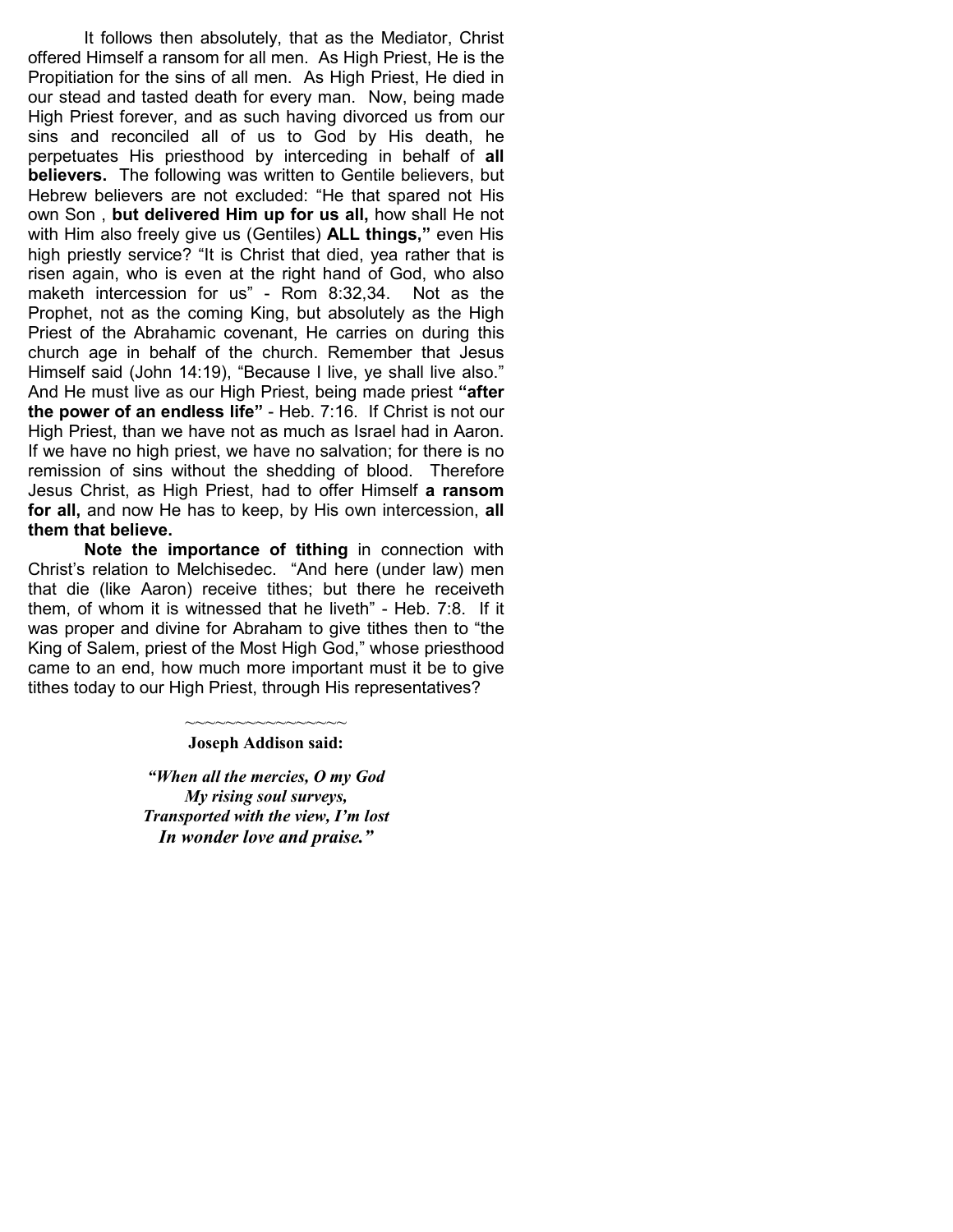# "HOW DO I LOVE THEE?"

# Albert C. Astle

## "So when they had dined, Jesus said to Simon Peter, Simon, son of Jonas, lovest thou Me….?" John 21:15

How is your love for Jesus? It was Edgar Guest who wrote, "How do I love thee? Let me count the ways. I love thee to the depth and breadth and height my soul can reach."

 Consider Song of Solomon 2:5 and 5:8: Two times the Shulamite, who portrays the Bride of Christ, declares, "I am sick of love." Even though these two declarations appear to be the same, they are completely opposite in their meanings.

 Let's consider 5:8 first: "I charge you, O daughters of Jerusalem, if you find my Beloved, that you tell Him, that I am sick of love." Have you ever taken an inventory of your love for Jesus? Song of Solomon Five is a great help.

 This "sickness" applies to our love for Jesus, and means, "being faint and in pain from grief and longing." The Bible describes her sickness in Verse 6: "My soul failed when He spoke." What caused the Bride to be so faint and in such pain? In the first six verses of Chapter Five, we discover the reason for this sickness. What is so amazing is that she had actually invited Jesus to "come into His garden, and eat of His pleasant fruits" -S.O.S. 4:16. In Chapter 5:1, her Beloved has accepted her invitation and declares His intentions, only to find her door locked! Her Bridegroom even knocks and calls to her, but she does not answer.

 What was wrong? Just what was it that caused her love sickness? Notice her excuse for failing to open the doors of her heart. First, "I sleep." We all need our "rest" in Christ! Second, she excuses herself because she is ready for her rest and her feet (her walk) have been washed and she does not want to defile them. Third, her hands dropped with myrrh, and her fingers with sweet smelling myrrh (vs. 5). "Well," you say, "what's wrong with that?" Very much! WHERE IS JESUS? He's still outside longing for the love only she can give Him. The Bride is completely taken up with what she is in Christ. She has completely forgotten the One who has made her complete. This is what can be best described as "head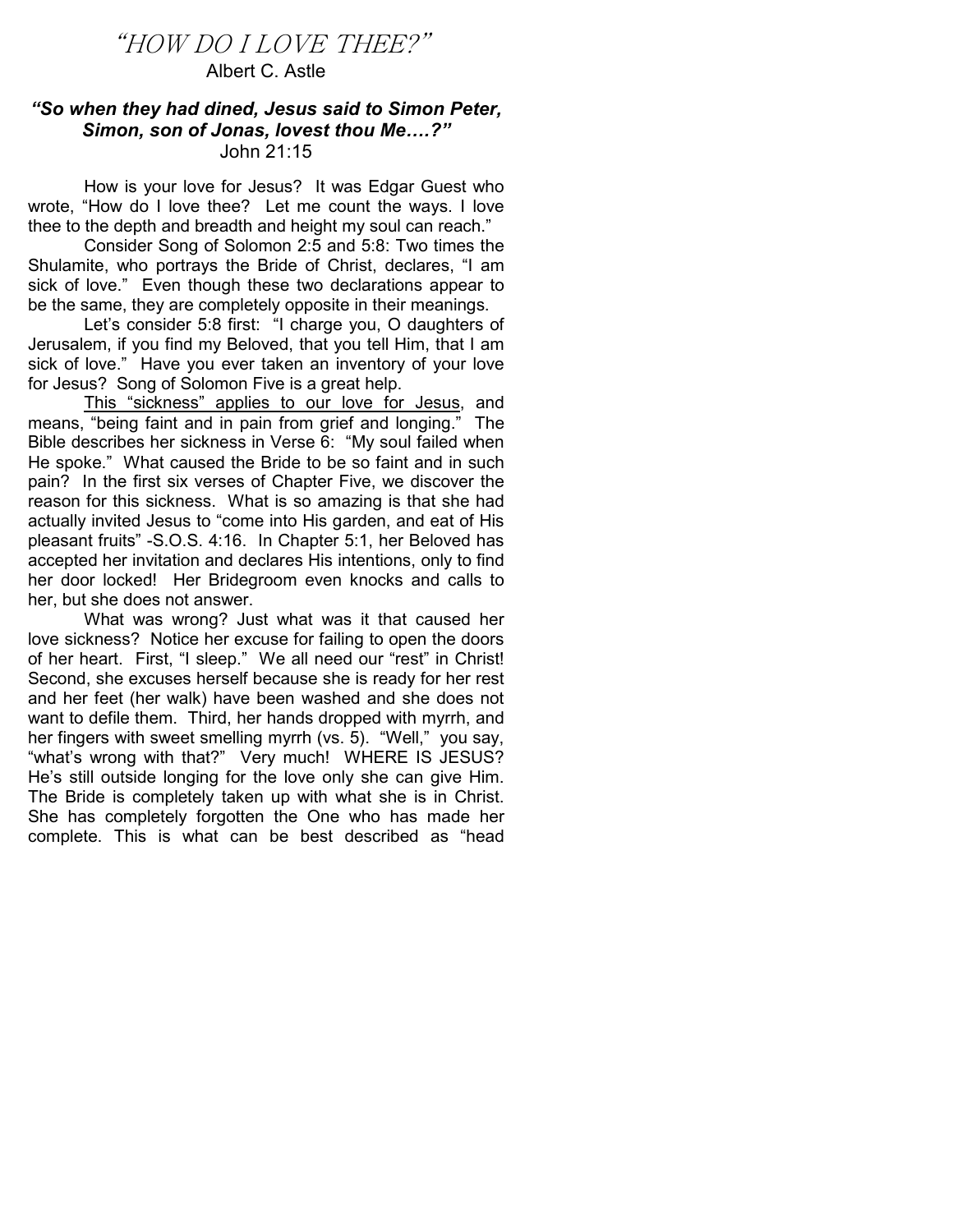knowledge." This knowledge will never put Christ first, and most certainly will never win Christ as Bridegroom.

 Listen to Jesus' description of this very problem in Revelation 2:4: ",,,,,,,You have left your FIRST (preeminent) LOVE." This problem is one the old carnal nature can easily fall into. Notice the pronoun "my" in verses 3-5. Six times she uses this pronoun and four of them are the direct result of Jesus' work in our lives. Oh Beloved, listen to the heart of one who has discovered this great truth. Paul declares in Philippians 1:21, "For me to live is Christ."

 In spite of all the beauty we have as the result of God's provisions, and His working in our lives, they are incomplete unless our Beloved Lord is there to enjoy and fellowship the beautiful person he has made us. Notice in Verse six that the Beloved has withdrawn Himself and doesn't even answer her calls. Why? Because she (and, we) must learn that all our beauty and purity are the result of "God working in us both to will and to do of His good pleasure."

 The Bride's love for her Beloved was there all the time. It was in her heart, but became hidden amongst all the beauty she saw in herself. The Beloved so wisely withdrew Himself, for in His absence she was healed from this love sickness. It was her love-filled heart that stirred her to seek for her Beloved. Only our beautiful and Beloved Jesus Himself can make the beauty truly beautiful!

 The watchmen of the city mistook her for a "lady of the evening," and took away her veil, but that did not stop her. Why? Because her love-sickness had turned into the driving force in her life. It really took the quiz of Verse nine for her to discover the true source of her beauty and her healing. The daughters of Jerusalem asked the typical question, "What is your Beloved more than another beloved?" Or, according to today's popular thinking, "Why not go to other churches until you find one which satisfies you?" Read Psalm 42:1-2. It defines the soul love for Jesus Himself, not just for what He has done for you or me only, but in and through us. "As the hart panteth after the water brooks, So panteth my soul after thee, O God." My soul thirsteth for God. For the living God…..

 It is never the beauty we see in the reflection of ourselves in the world's looking-glass that so satisfies (propagates) God, it is the beautiful CHRIST in us! In chapter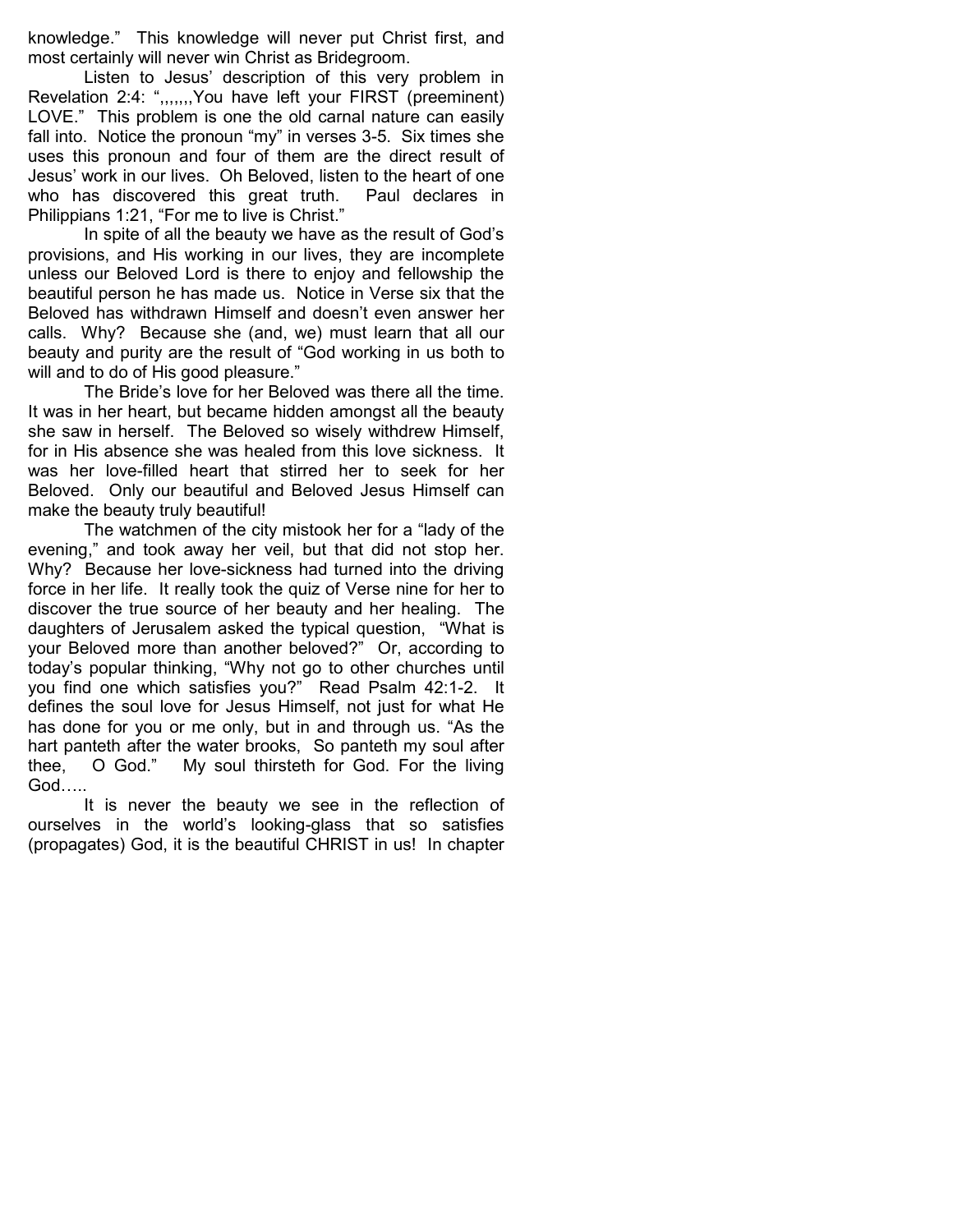8"5, the Bride is identified as the one "leaning upon her Beloved," and not only on the "blessings" declared in Ephesians 1:3, but also, the Blessed One! Oh, may we never forget -- our beauty is only IN CHRIST, and it is never apart from our personal beloved Bridegroom Himself.

 All it took was the absence of her Beloved for the Bride to realize her total dependence on the ONE who made her so beautiful! She was healed! Verses 10-16 reveal the great need for all saints: ONLY JESUS IS ALTOGETHER LOVELY ! Only Jesus is our first love! All of our beauty, strength, victory, service, and everything else, is the product of God's conforming us to the image of his Son, Jesus Christ!

 Now, we will consider Song of Solomon 2:5: "….I am sick of love." As we mentioned, this love-sickness is different from the pain and grief the Bride experiences in Chapter 5:8. Here, "sickness" is Jesus love for us, and means, "overwhelmed!" Essentially, the Bride is declaring, "Jesus, Your love for me is more than my mind can grasp, or my humanness can appreciate!" F.M. Lehman puts it this way:

 "Could we with ink the ocean fill, And were the sky of parchment made, Were every stalk on earth a quill, And every man a scribe by trade; To write the love of God above Would drain the ocean dry; Nor could the scroll contain the whole, Though stretched from sky to sky."

 Let's see if God's Word can help us understand this sickness. Paul prayed for this sickness in Ephesians 3:14,19 "For this cause, I bow my knees unto the Father of our Lord Jesus Christ……to know the love of Christ, WHICH PASSETH<br>KNOWLEDGE, that ye might be filled with all the that ye might be filled with all the fullness of God." In II Corinthians 5:13, the Bride's lovesickness is described as being "beside ourselves" (or, overwhelmed and more than my mind can grasp). In II Corinthians 12:2-5, Paul uses such expressions as "I cannot tell; God knoweth," "heard unspeakable words," to explain love-sickness in I Corinthians 2:9, Paul shows us another picture of love-sickness: "….Eye hath not seen, nor ear heard, neither have entered into the heart of man, the things that God hath prepared for them that love Him." Peter, also declares love--sickness this way: "Whom having not seen, ye love; in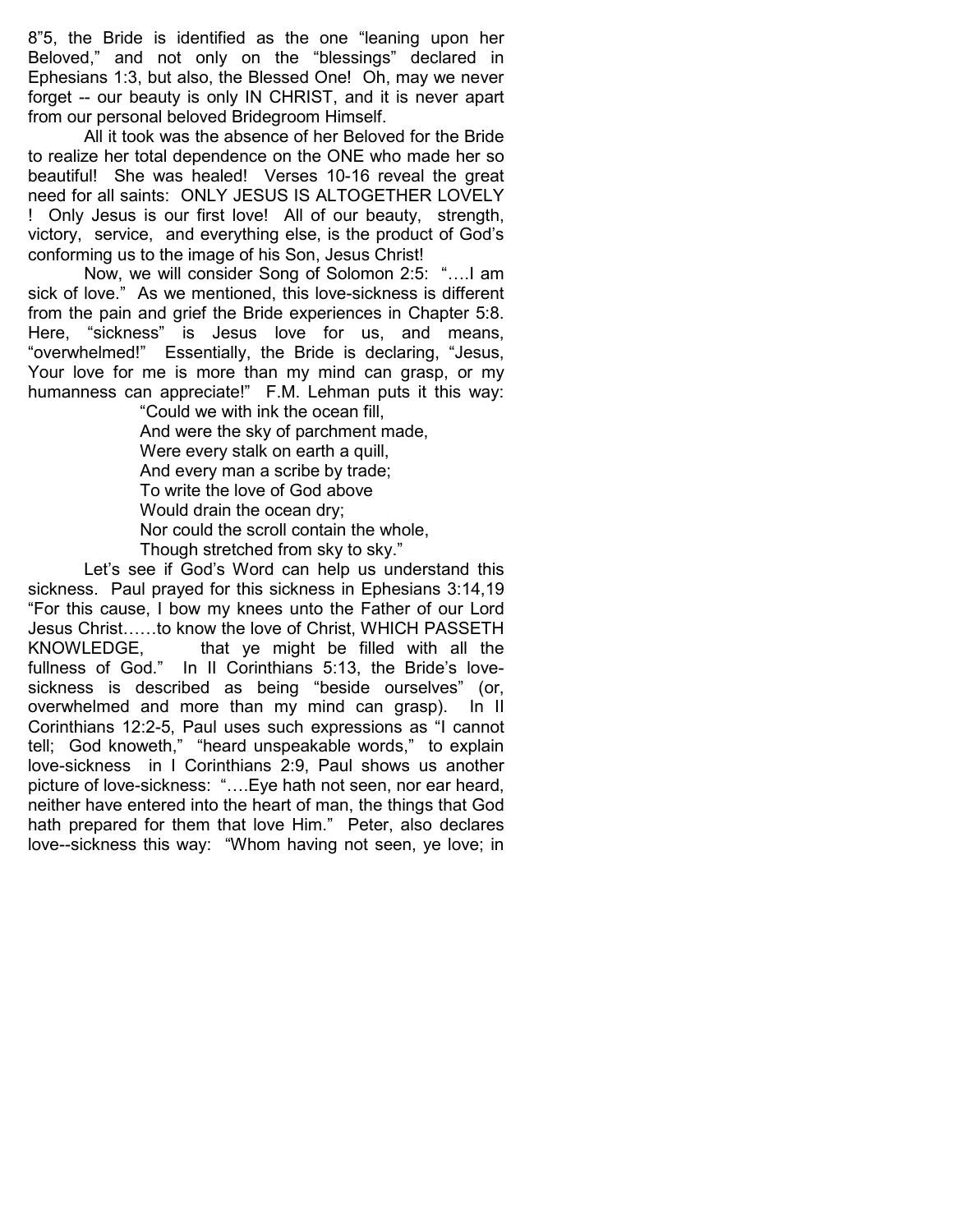Whom, though now ye see Him not, yet believing, ye rejoice with joy unspeakable and full of glory"

 Paul even provides us with the reason for the lovesickness in Romans 11:33-36. "….How unreachable are His judgments, and His ways past finding out…." this can be said of Jesus' love for us as well as God's judgments.

 The Shulamite, our portrait of Christ's Bride, tells us just why the love of Christ is so overwhelming in Ch. 2:1-4:

 She declares in v. 1, "I am the rose of Sharon, and the lily of the valleys." There are blossoms in abundance in Sharon and beautiful blooms in the valleys, but just what is it that makes the Bride, Jesus' first choice? She is the product of HIS WORK in her.

 She continues, "As the lily among thorns, so is my love (for Jesus) among the daughters." V. 2 These daughters are literally other Christians. It is overwhelming to realize that "my love" for Jesus means this to Him! It is HIS WORK in her which makes her unique among other believers.

 The Bride declares in verse 3 the UNIQUENESS OF JESUS over all others! In the forest there is nothing but trees, yet among all these "others" stands Jesus. Not an oak, not a stately cedar or pine tree, but of all things, an apple tree! This is overwhelming! Besides the Unique Christ, the Bride delights in the comforting shade of her "Apple Tree" and His fruit which so satisfies the depths of her soul. Praise God!

 Besides the foregoing wonders of Jesus' love for her, now in Verse 4, He brings her into His banqueting house, and over her, raises His "Banner of Love." In Jesus' banqueting house there are wonderful celebrations; however, when His Bride is present, He celebrates her fellowship, and signals to all who pass by with His Banner of Love. With this banner, Jesus is declaring to all that the celebration taking place is the deepest and most sacred of all relationships a human can have with Him!

 Isn't this overwhelming? Isn't this more than a mere human being can search out or understand? Is it any wonder, and do you feel the same way, as the Bride in Verse 5, as she cries, "Stay me with flagons, comfort me with apples: for I am sick (overwhelmed) of love?

 It is interesting that she prays for Jesus to "stay her with flagons and comfort her with apples" as the cure for her inability to understand and grasp just why Jesus has done all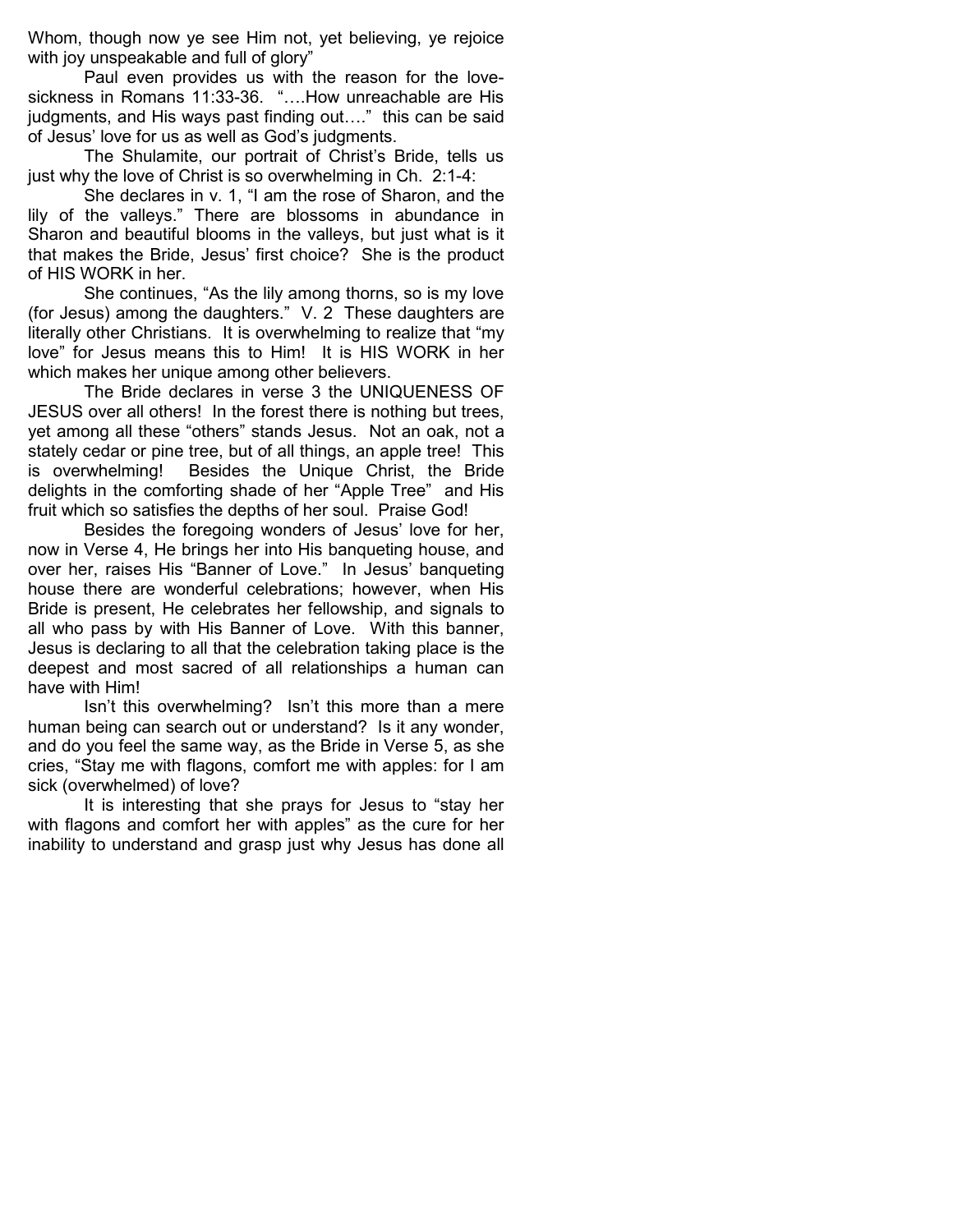this for and in her. She feels the need of "comfort" (restoring and refreshing), and she is asking Jesus to give her flagons, or raisin cakes (energy bars). She is so overwhelmed in Jesus' Banqueting House that she cries out to Him for help.

 He hears her cry and responds to her love-sickness, as He reaches over and picks her up in His great and mighty arms as she tells: "His left hand is under my head" to hold me and protect me in my human limitations, and with His right hand He embraces me, holds me close to His heart. Me? Oh, what are you telling us Jesus? With this very real security and loving embrace, He is telling us we will never understand fully while in these earthen vessels. He tells us, through Paul, "For now we see through a glass, darkly; but then face to face: now I know in part; but then shall I know even as also I am known" - I Corinthians 13:12.

 Oh, what glory awaits us on our wedding day! Until then just lie back in Jesus' secure arms where nothing can pluck us out, and yield to His love. He never gave the Bride her energy bars, but he most certainly comforted her with Himself. Who needs raisin cakes when we have Jesus' mighty arms embracing us? Please, don't insult Jesus by trying to earn His security and love; you'll just make yourself sicker. The greatest blessing we will ever be to the Lord and to anyone else, is to yield to what we are and to who we are in him -- because of Him!

 "For of him, and through Him, and to Him, are all things: to whom be glory forever. Amen." Romans 11:36.

Do you have your healing yet?

Prayer To The Master Artist

~~~~~~~~~~~~~~

Lord, take the canvas of my life and paint thereon a Masterpiece Allow me not to mar Thy work, nor cause its progress thus to cease. May I be yielded so to Thee, that stroke by stroke, Thou shalt complete

A portrait clear, reflecting Thee, of yielded life, surrendered, sweet. May ever day bring forth results, a clearer likeness, Lord to Thee, That those who look upon my life will see, not I, but Christ in me.

Connie Colenberg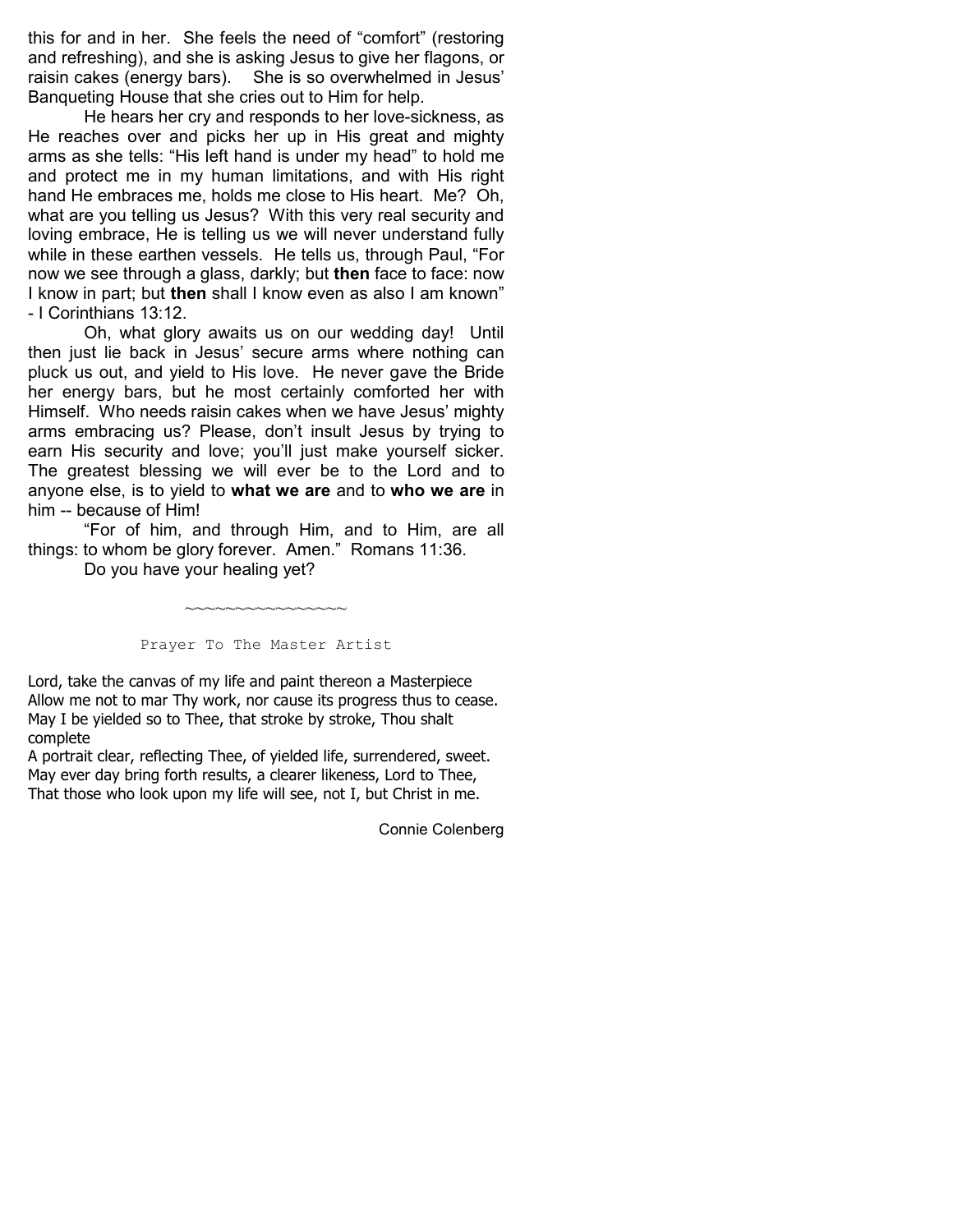# RECIPE FOR CHANGE

## "Search me, O God, and know my heart: try me, and know my thoughts: And see if there be any wicked way in me, and lead me in the way everlasting." Psalm 139:23-24

Do not go any further if you fear conviction or the changes that will take place if you yield to the Holy Spirit.

 According to this text, David asks the Lord to search him. This is the first step in changing our lives to a more complete spiritual walk with the Lord. This begins with a searching of the flesh. We must allow God to convict us (personally, and as a nation) of all open or concealed fleshly habit or sin. Jeremiah 23:10 states our nation's present condition: "For the land is full of adulterers; for because of swearing the land mourned, the pleasant places of the wilderness are dried up, and their course is evil, and their force is not right." Our nation is going through the worst time in our history of open adultery and other grievous sins, and many are saying it's okay because no one is getting hurt. Scripture tells us that judgment begins in the house of the Lord. A short time ago we saw many well-known preachers, teachers, and socalled Christian entertainers fall from their positions of prominence because of sins of the flesh. Let us look at ourselves and judge our flesh daily, even hourly if necessary.

 David continues, saying, "Know my heart." This is the second step of judgment to which we must subject ourselves to in order to acquire the crown of righteousness which is laid up for us in heaven. To allow the Lord to look inwardly at the spiritual condition of our heart is probably the hardest part of spiritual obedience and growth. Every one of us has some hidden attitudes and feelings that we don't want anyone, even God, to know about. We may have become arrogant and conceited that we are better than other Christians because we know the Bridal Message. However, to know and to attain are two different things. We also may know a little of God's Grace and think we have it made. We must realize that head knowledge does not qualify us for anything. Let us allow the Lord to search our innermost thought and attitudes that He may know our hearts.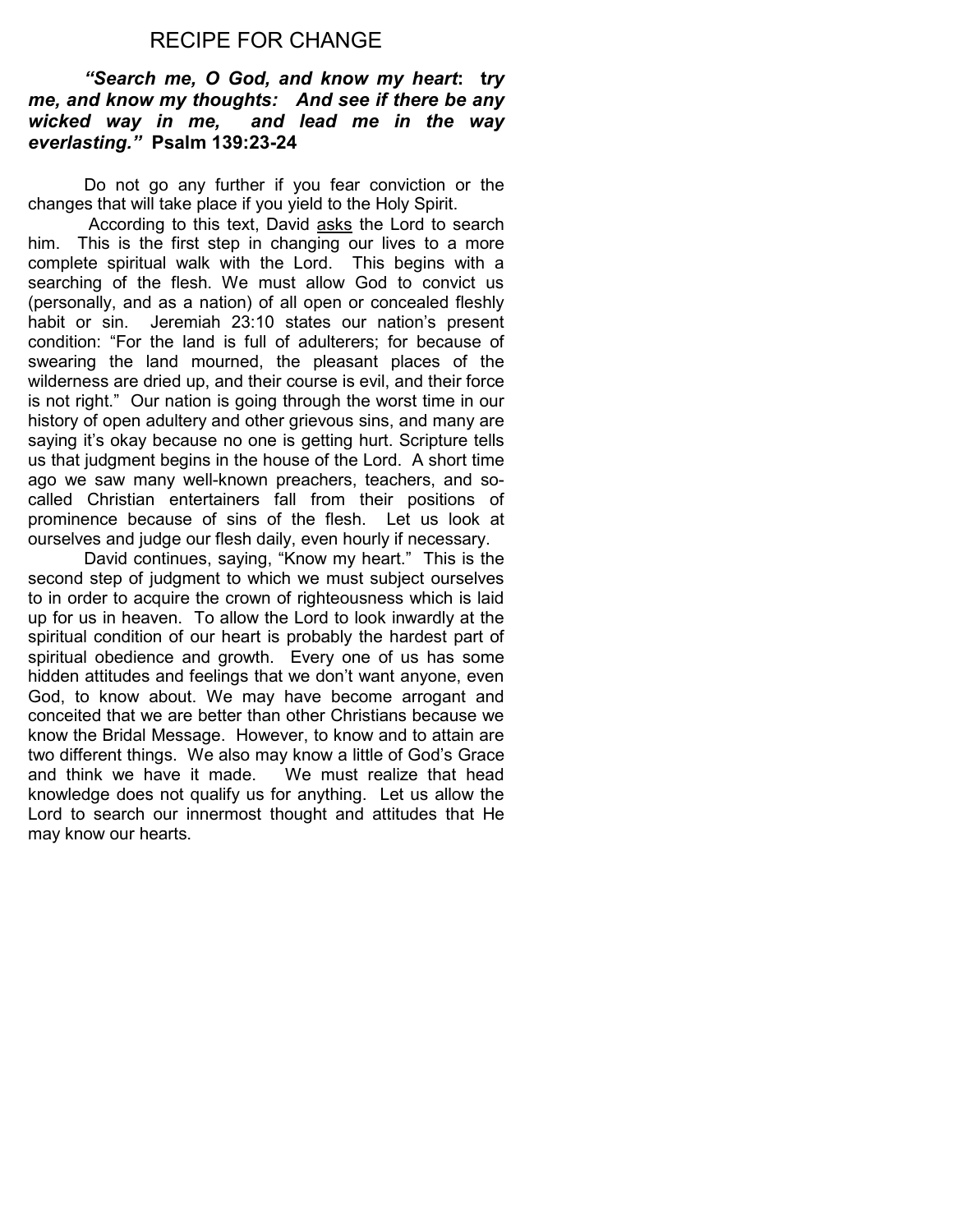David now says, "Try me." If this is truly our prayer, we must be willing to accept whatever the Lord allows to happen to change us. Hebrews 12:5-8 declares that His chastening is because He loves us, and as His children we cannot and will not change without His guidance. All parents know that if children are left to their own ways, they will almost always take the wrong path, because it seems easier at the time. Let us use Job for our example.

He did nothing to cause his problems, but the Lord wanted to perfect him and to reveal Himself to Job in a greater measure. Job accepted the Lord's chastisement and said, "Though He slay me, yet will I trust Him." We must agree with God that He knows what is best for us, and agree with whatever He allows in our lives.

 The Scripture continues, "and know my thoughts." Only when we dare put ourselves under the pressure that God allows in our lives to test us, are our true thoughts revealed. This time of testing reveals our innermost weaknesses and true thoughts. If we have not had any problems, we may think there is no need to look inward to those deep recesses of thought; but God sees what is there and knows our need. Only the stress of pressure applied by Satan, as allowed by God, initiates a "Job experience." We may get knocked down, stepped on, then kicked, and spat upon. Then we wonder. "Where is God?" Well, He is right there beside us as He has always been. The same things happened to our Savior, so He knows exactly what we may be experiencing, because He was tempted in all points as we are, yet without sin. We will be tried in order to purge out all traits of the old creation that we might come forth as pure gold.

"And see if there be any wicked way in me." Whether It be family problems, health, or job related issues, the Lord is using each situation to refine us to be the Christians HE WANTS US TO BE, and not what WE imagine we should be. Each of us if given the choice, might stop short of the very best that our Lord has for us; but endure the chastening as from the Lord, and at the end you will see what God has been working in you.

 "And lead me in the way everlasting." The Hebrew word for "lead means "to guide or to govern." We should pray as David prayed, for the Lord to guide us in these troubled times that we are suffering as individuals, and as a nation. The